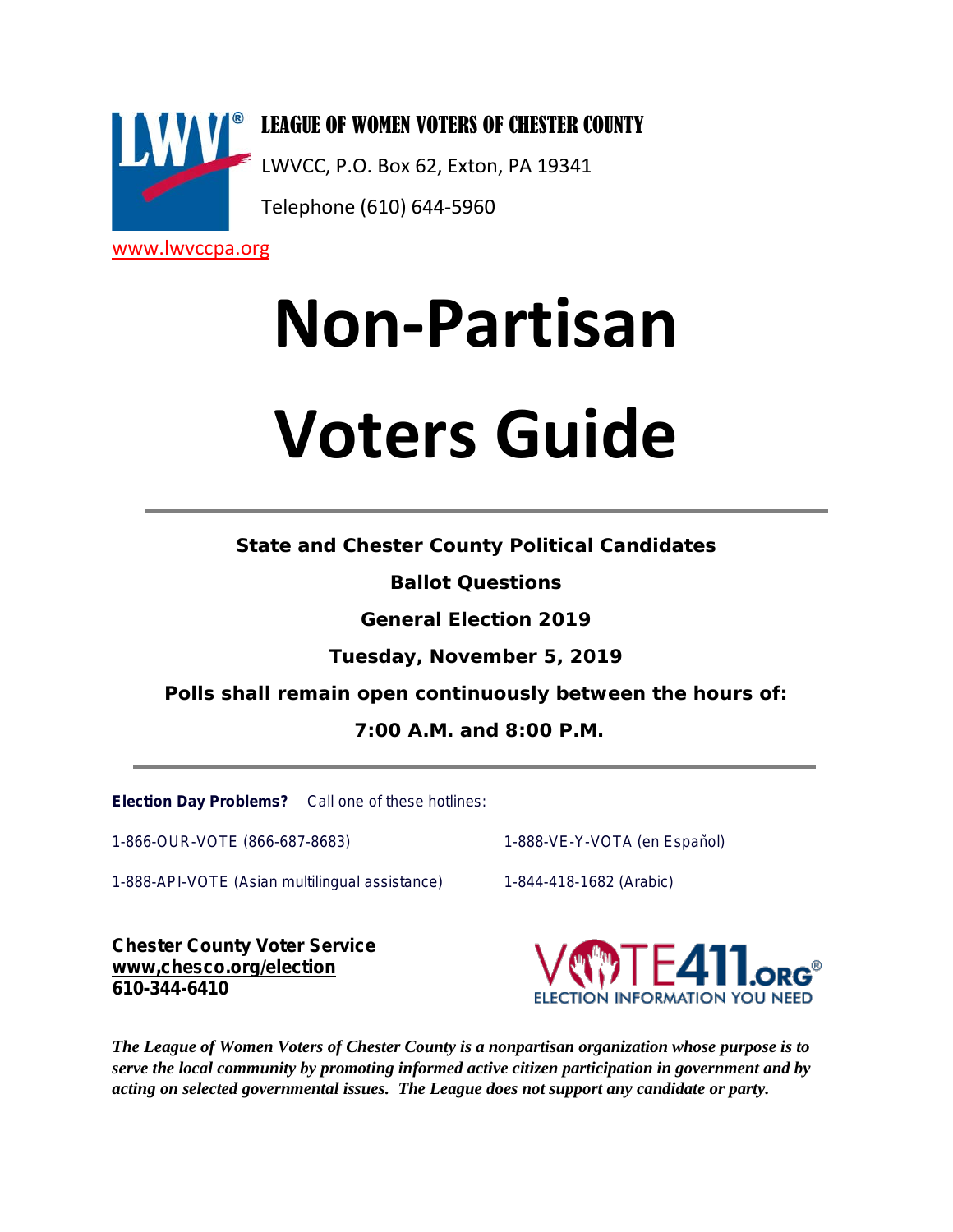# **Superior Court Judge Pennsylvania Superior Court Judge**

**Description:**

The Superior Court is one of Pennsylvania's two statewide intermediate appellate courts. This court, which was established in 1895, reviews most of the civil and criminal cases that are appealed from the Courts of Common Pleas in the Commonwealth's 67 counties. The Superior Court consists of 15 judges who serve 10-year terms. The president judge of the Superior Court is elected to a five-year term by his or her colleagues. A huge volume of appeals flows to Superior Court from the trial courts. Generally, appeals are heard b panels of three judges sitting in Philadelphia, Harrisburg, or Pittsburgh. The court often is the final arbiter of legal disputes. Although the Supreme Court may grant a petition for review of a Superior Court decision, most such petitions are denied and the ruling of the Superior Court stands.

## **Candidates (choose 2):**

**Amanda Green-Hawkins**



**Party:** Dem

**Biographical Info:**

**Mailing Address**: PO Box 4766 Pittsburgh, PA 15206

**Campaign Phone**: (412) 368-2768

**Website**: http://www.AmandaGreenHawkins.com

**Campaign Email**: Jann@AmandaGreenHawkins.com

**Education**: Duke University, BA Northeastern Univ. School of Law, JD

**Qualifications**: I represented the Union in courts and federal and state agencies around the country. I was a law clerk for the Hon. Lawrence M. Lawson, AJSC, in the Superior Court of NJ – Monmouth Division, and a legal intern for the Hon. Joseph Greenaway, USDJ, in the US District Court for the District of NJ in Newark. I've been a mediator, and a law clerk for the IUE-CWA, and Levy Ratner, a union-side law firm. I was elected twice to Allegheny County Council.

**Twitter**: twitter.com/AGHforJudge

**Facebook**: http://@AmandaforJudge

**Municipality**: Pittsburgh

**Questions:**

**Q:** *What is the most important quality in a judge?*

**A:** Temperament is the most important quality in a judge. Parties and litigants in our courts must be heard and treated respectfully, and a judge's temperament is critical to a party's belief that he/she had their day in court by being heard and treated respectfully. People are more likely to accept a decision, even if they disagree with it, if they are treated fairly. A judge must be able to listen, without expressing exasperation, frustration, annoyance or other behaviors that may reflect bias, and raise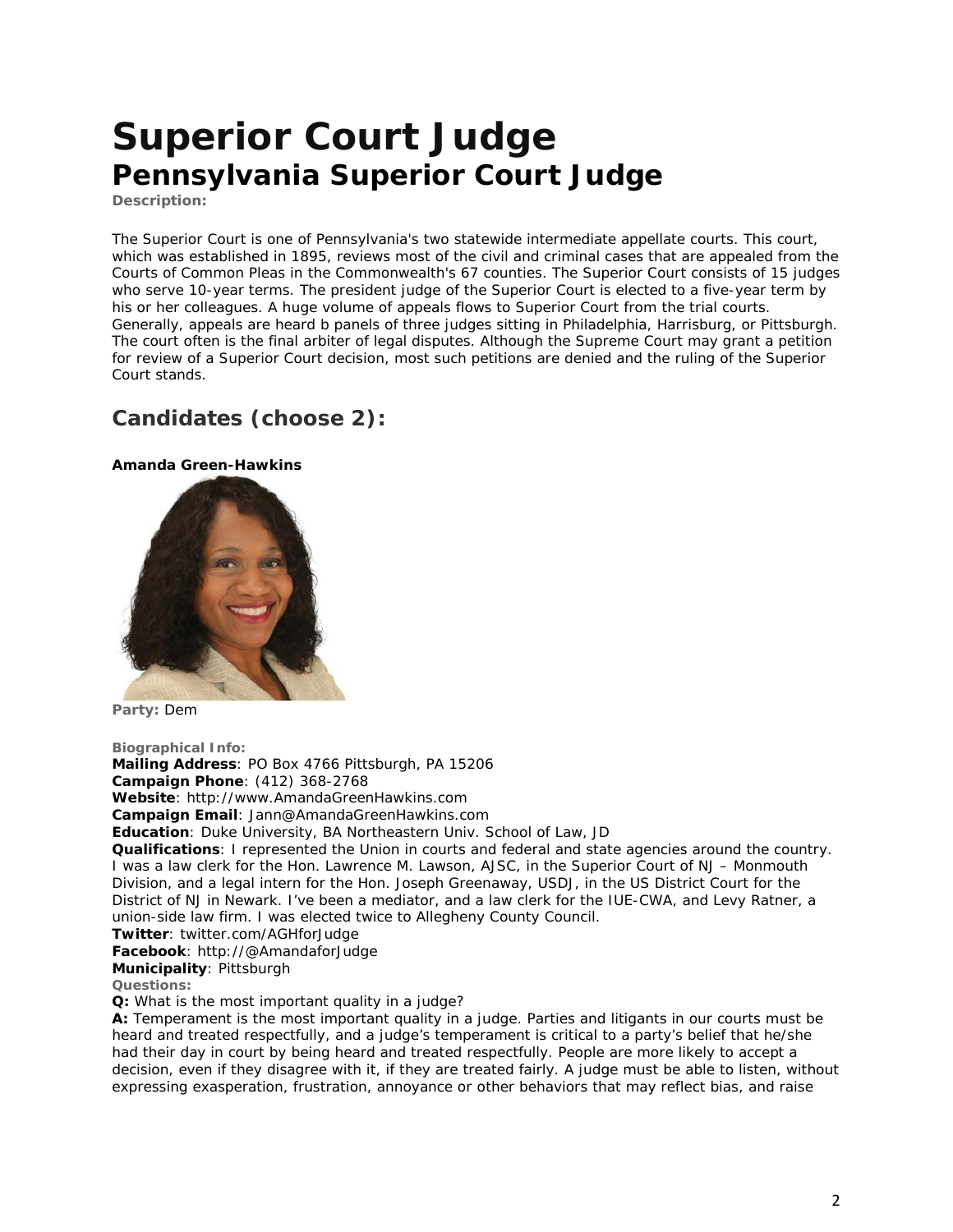concerns about prejudice and injustice in the justice system. A good judicial temperament helps to improve satisfaction with the courts, and perceptions about the courts.

**Q:** *As a member of the judiciary, what can you do on and off the bench to ensure that all Pennsylvanians have access to justice?*

**A:** Implicit bias affects whether people have access to justice. The Interbranch Commission reported that people have experienced bias in our courts based on race, gender, and gender identity or expression. Implicit bias is prejudice that unconsciously affects decisions and beliefs, and it is cited as a factor in disparate treatment in our judicial system. We must recognize and confront our implicit biases, and this has to become a practice in order to effectuate change in our judicial system. On the bench, I will rigorously question the basis for decisions, and challenge disparities in treatment to eliminate implicit bias and ensure access to justice for all Pennsylvanians. Off the bench, I will continuously challenge myself to recognize and confront my own implicit biases that may impede access to justice. Justice and equality demand that people be treated fairly under the law; therefore, judges must be compelled to act with unbiased humanity.

**Q:** *Under what circumstances would you recuse or have you recused yourself from a case?* **A:** I will abide by the judicial code which requires recusal or disqualification under specific enumerated circumstances, or when my impartiality might reasonably be questioned.

#### **Daniel McCaffery**



**Party:** Dem

**Biographical Info:**

**Mailing Address**: PO Box 472 Bensalem , Pa 19020

**Campaign Phone**: (267) 738-6240

**Website**: http://Www.judgemccaffery.com

**Campaign Email**: Cdee@advantagepep.com

**Education**: Temple University, BS. 1988 Temple University School of Law, JD.1991

**Qualifications**: I will bring 28 years of legal experience to the Superior Court. As an Assistant District Attorney assigned to the Major Trials Division, I've Prosecuted over 50 jury trials and thousands of bench trials. As a current Trial Judge since 2013, assigned to one of the busiest trial divisions in Pennsylvania, I have presided over thousands of trials. I am honored to be the only candidate to have received a "Highly Recommended" for this seat on the Superior Court by the Pennsylvania Bar Association.

**Twitter**: twitter.com/JudgeMcCaffery

**Facebook**: http://McCafferyforSuperiorCourt

**Municipality**: Statewide

**Questions:**

**Q:** *What is the most important quality in a judge?*

**A:** Impartiality and work ethic.

**Q:** *As a member of the judiciary, what can you do on and off the bench to ensure that all Pennsylvanians have access to justice?*

**A:** All judges must make sure that every participant in the legal system is aware of their rights and responsibilities to the court and afforded quality representation in each step of the proceedings.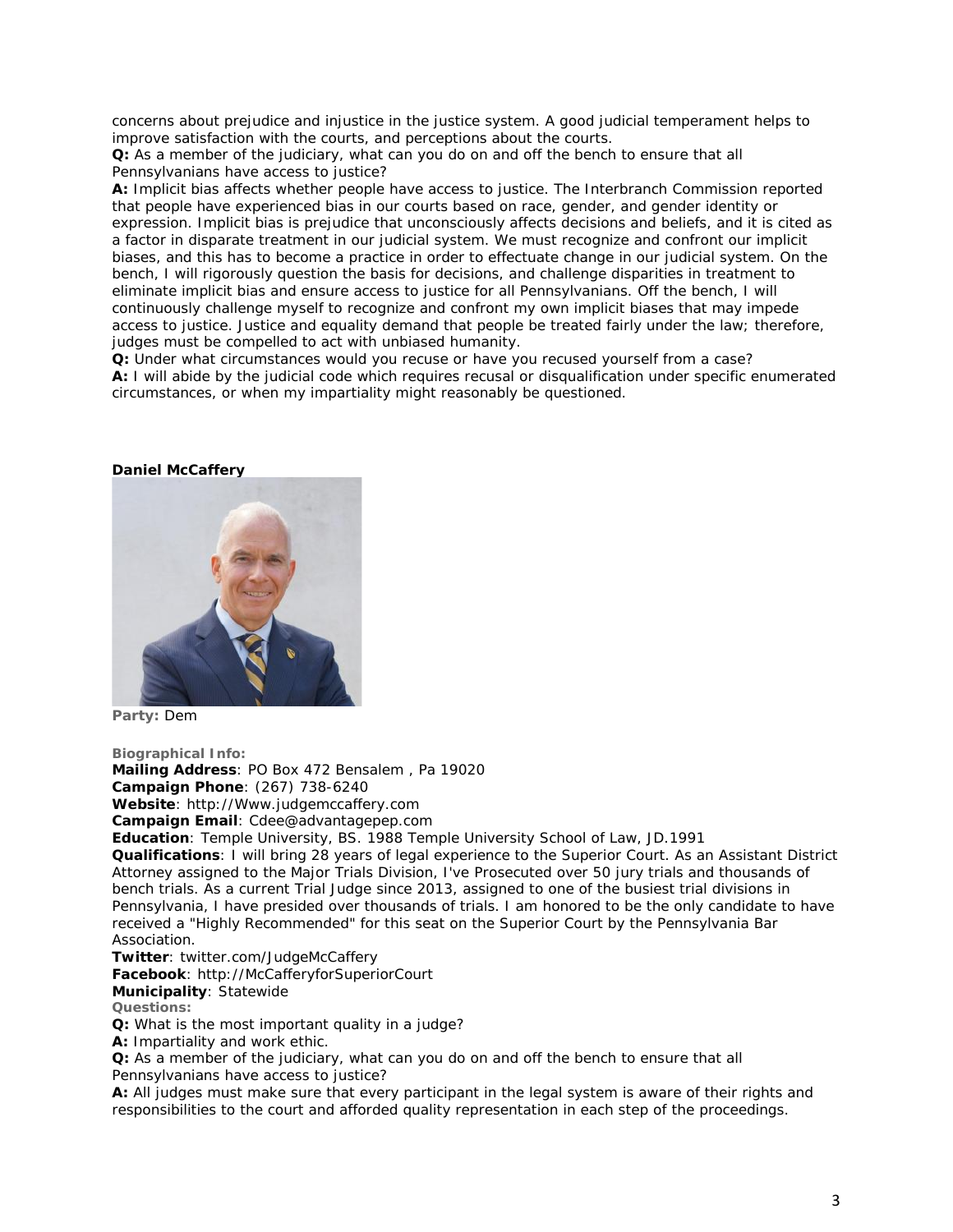Measures must be taken to inform all participants of the various services available to obtain quality representation and every judge must endeavor to make sure that all Pennsylvanians participating in the judicial system are afforded quality representation.

**Q:** *Under what circumstances would you recuse or have you recused yourself from a case?* **A:** I would recuse in any case where I feel I could not be fair and impartial to either side of a dispute or where my impartiality may fairly be questioned. I have recused in instances where there is an actual or perceived conflict of interest in order to preserve the integrity of the judicial system and the appearance of impartiality and fairness to participants and the public.

### **Megan McCarthy King**



**Party:** Rep

**Biographical Info: Mailing Address**: 201 West Market Street West Chester, PA 19355 **Campaign Phone**: (484) 602-5080 **Website**: http://meganking2019.com **Campaign Email**: megankingforjudge@gmail.com **Education**: Vanderbilt University, B.A.(1992) University of Pittsburgh School of Law, J.D. (1995)

Rosemont College, M.A.(Ed.) 2010

**Qualifications**: Deputy District Attorney Child Abuse Unit, Chester County. Supervisor of the Child and Elder Abuse Units of Lancaster County District Attorney's Office. 2018 awarded Pennsylvania Blue Ribbon Champion for Children. Board President, Child Advocacy Center, Chester County. Clerk, Justice Thomas Saylor, Pennsylvania Supreme Court. Adjunct Professor, Cabrini College, Graduate Studies taught Education Law and Special Education Laws and Regulations. Recommended by the PA Bar Association

**Facebook**: http://megan king for judge

**Municipality**: Easttown Township, Chester County

**Questions:**

**Q:** *What is the most important quality in a judge?*

**A:** The most important quality in a judge is a commitment to impartiality-to set aside his/her own point of view and to carry out the law in a fair and impartial manner. Judges are sworn in to uphold the law - to apply the law to the facts, regardless of popular opinion, political pressure, or personal belief. As a prosecutor, I have a well established reputation for following the facts and the law to a fair conclusion. I defend the presumption of innocence and do all that I can to make sure charges are filed when warranted under the law and the facts. With each case, I take a total picture approach, taking into consideration all of the competing dynamics. There is a tremendous responsibility as a prosecutor and a judge, and impartiality and fairness are the most important qualities. The concepts of fairness and equal justice are not just words to me, and I am committed to interpreting the law with integrity, honor and common sense.

**Q:** *As a member of the judiciary, what can you do on and off the bench to ensure that all Pennsylvanians have access to justice?*

**A:** The access to justice crisis exists in the criminal and civil justice system. People can be denied justice because they are unable to afford lawyers. The justice system should be accessible to all,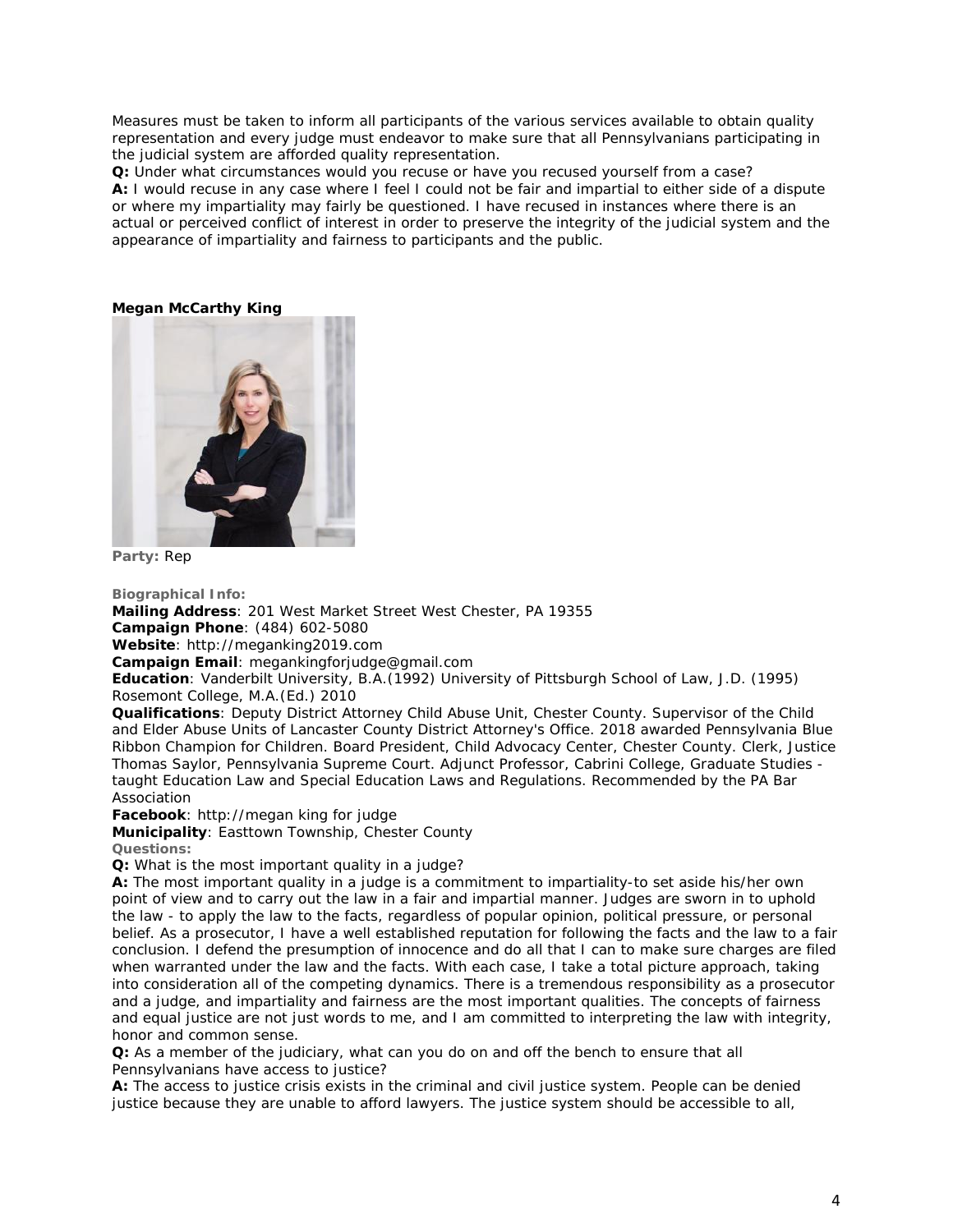irrespective of a person's ability to pay. Accordingly, increasing pro bono efforts should be encouraged. Utilizing the Court's public website - offering forms and a manual for pro se litigants increases access as well as assists judges to discern what are the specific matters on appeal that is being pursued. Another way to ensure access to justice, judges on and off the bench must work to create a presumption of a fair and equal justice system so that those seeking access to the courts believe their matter will be handled fairly and equally regardless of their social or economic status or any other potential obstacle to receiving fair treatment.

**Q:** *Under what circumstances would you recuse or have you recused yourself from a case?* **A:** Whenever a judge has any doubt about his/her ability to impartially preside over a matter, or believes that his/her impartiality might reasonably be questioned by others, the judge should recuse themselves, as even the appearance of bias must be avoided. Pennsylvania's Code of Judicial Conduct requires that Pennsylvania judges avoid both impropriety and its appearance in all of their activities. Accordingly, judges should err on the side of caution and recuse himself/herself whenever they have a doubt about their ability to preside over a legal matter.

#### **Christylee Peck**



**Party:** Rep

**Biographical Info:**

**Mailing Address**: 4431 N Front Street, 3rd Floor Harrisburg, PA 17110

**Campaign Phone**: (717) 288-7105 **Website**: http://electjudgepeck.com/

**Campaign Email**: christyleepeckforjudge@gmail.com

**Education**: Penn State University, B.A. 1997 Dickinson School of Law, J.D. 2001

**Qualifications**: I have served as a Cumberland County Court of Common Pleas Judge since 2012, handling all areas of law (civil, family, PFAs, criminal, dependency, appellate). Before that, I was a prosecutor handling major felonies and child abuse cases. I am on the PA Supreme Court Commission on Judicial Independence and PA Court Appointed Special Advocates for Children Board. I am involved with several groups that improve the administration of justice. I am endorsed by the Pa State Troopers Association.

**Facebook**: http://@christyleepeckforsuperiorcourt

**Municipality**: Cumberland County

**Questions:**

**Q:** *What is the most important quality in a judge?*

**A:** Fairness, impartiality, respect for the law and for those who come before the court. As a Court of Common Pleas Judge, I am prepared with firm knowledge of the law when going into court, but never make a decision before hearing all facts, listening with an open mind and giving legal arguments thoughtful consideration and review. Judges should have an interest and curiosity in the law, and care for the citizens to whom it is applied. We must at all times ensure the integrity of the bench and adhere to the Code of Judicial Conduct. We improve people's respect for the judiciary by always showing them respect.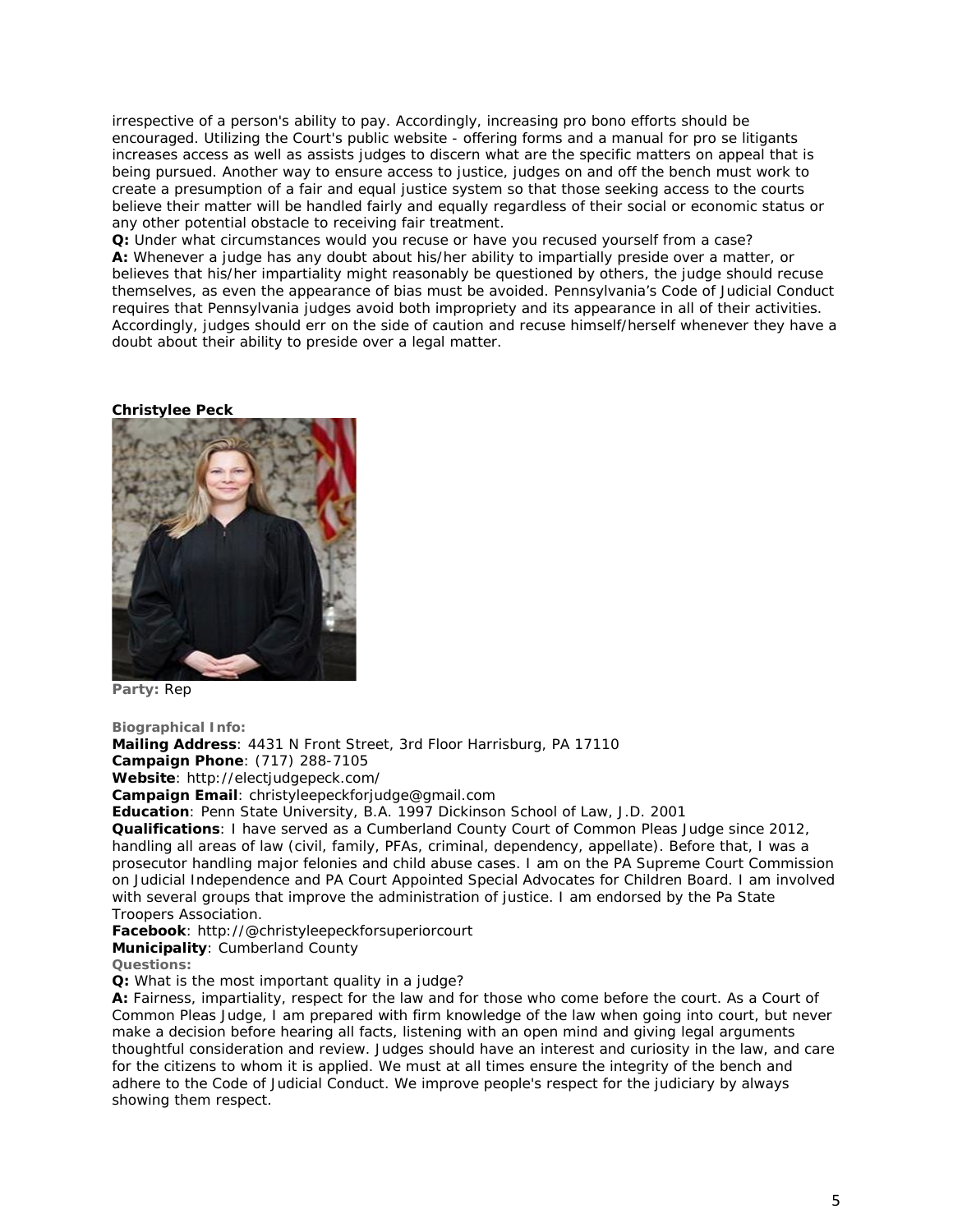### **Q:** *As a member of the judiciary, what can you do on and off the bench to ensure that all Pennsylvanians have access to justice?*

**A:** As a sitting judge now, I ensure that all people who come before me are given due process. If any litigant represents themselves, I ensure that they have a general knowledge of the procedure in court. If language interpretation is required or even possibly so, I ensure that same is provided before the start of any proceeding. I treat all those that come to my courtroom with respect so that they know they have equal access to justice before me. I listen. I do not prejudge. I ensure fairness to all. Off the bench, I work to improve the administration of justice. I formerly was a Co-Chair of the Legal Representation Workgroup of the PA Statewide Children's Roundtable. We worked to improve legal representation and create standards for attorneys that represent parents and children in dependency proceedings. I support the Pennsylvania Legal Aid Network and pro bono representation programs. **Q:** *Under what circumstances would you recuse or have you recused yourself from a case?* **A:** Every day as a judge, I review each matter coming before me preliminarily to determine and ensure my impartiality on the matter. I am mindful of Rule 2.11 of the Code of Judicial Conduct and would recuse accordingly if circumstances warranted it. If ever there is even an appearance of impropriety for any reason, I always discuss it with counsel, or if unrepresented, with the parties, and ensure that an informed decision is made by all as to whether I may continue on the case. Although infrequent, disclosure of the above is paramount, prior to the start of any proceeding.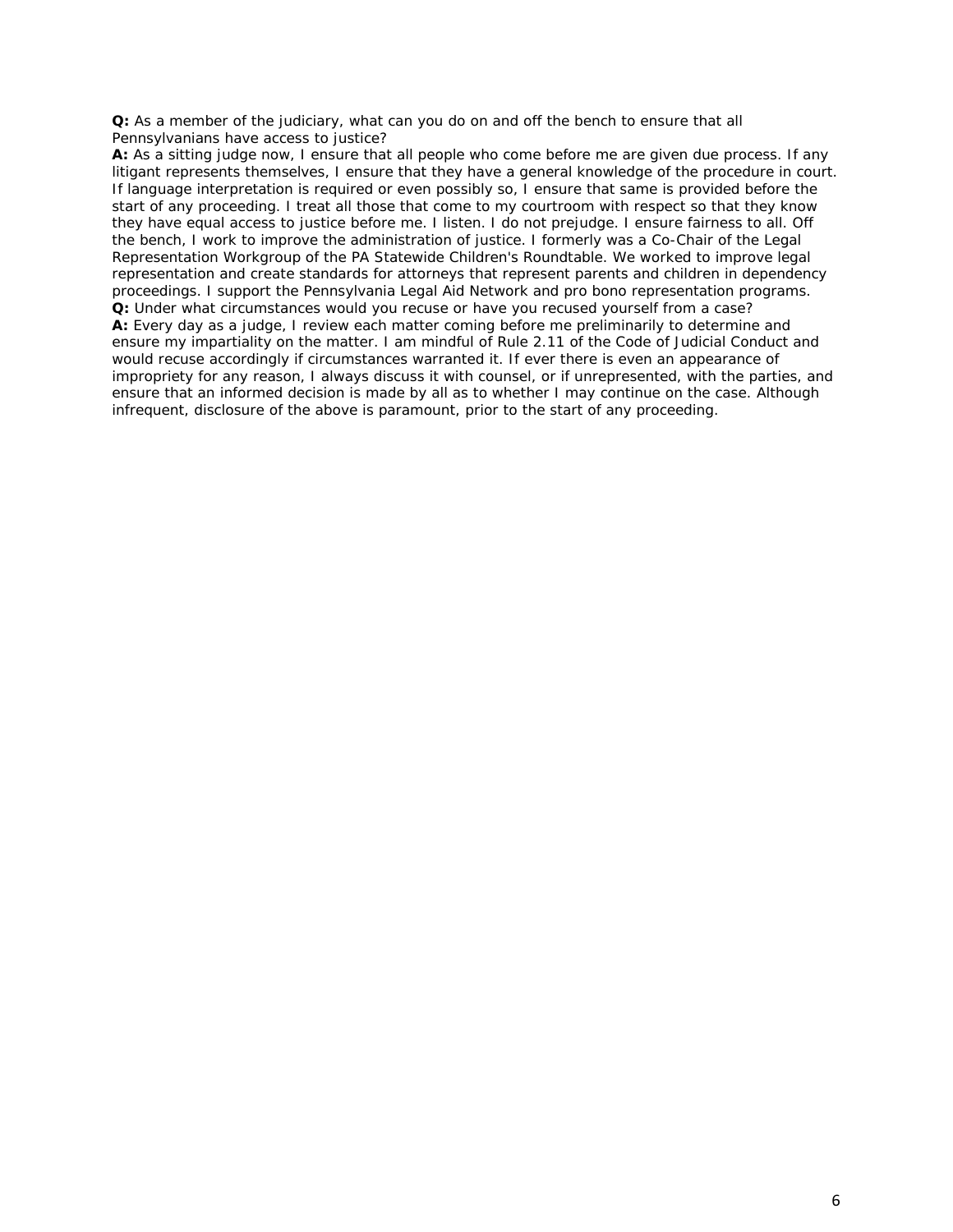# **Court of Common Pleas Judge Chester County Court of Common Pleas Judge**

**Description:**

The Chester County Court of Common Pleas is a mid-level general jurisdiction trial court located in West Chester, Pa. This court, which was established in 1722, reviews all major criminal and civil cases, appeals from the minor courts including traffic matters and matters involving children and families. The Court of Common Pleas consists of 11 full time judges, who serve 10-year terms, and 2 senior judges. The President Judge of the Court of Common Pleas is elected to a 5-year term by his or her colleagues. The Court supervises Adult Probation, Juvenile Probation, Domestic Relations, Bail Agency, Court Reporters and the Law Library. The Court oversees and provides administrative services to the 17 magisterial district court offices that comprise the Magisterial District Court system in Chester County.

## **Candidates (choose 2):**





**Party: Dem**

**Biographical Info: Mailing Address**: 1435 Anthony Wayne Drive, Wayne, PA 19087 **Campaign Phone**: **Website**: <https://www.judgesondergaard.net/> **Campaign Email**: **Education**: Temple University School of Law, graduated 1994 **Qualifications**: • Judicial Experience: Served 8 years as Magisterial District Judge in Chester County after previously working as both a prosecutor and civil litigator. • Proven Candidate: Re-Elected with strong bi-partisan support after winning both the Democratic and Republican primaries in 2017.

• Shared Values: Believes that justice must be fair and also requires compassion.

**Facebook**: <https://www.facebook.com/JdgSondergaard/>

**Twitter:** <https://twitter.com/JdgSondergaard>

**Instagram:** <https://www.instagram.com/jdgsondergaard/>or @Jdgsondergaard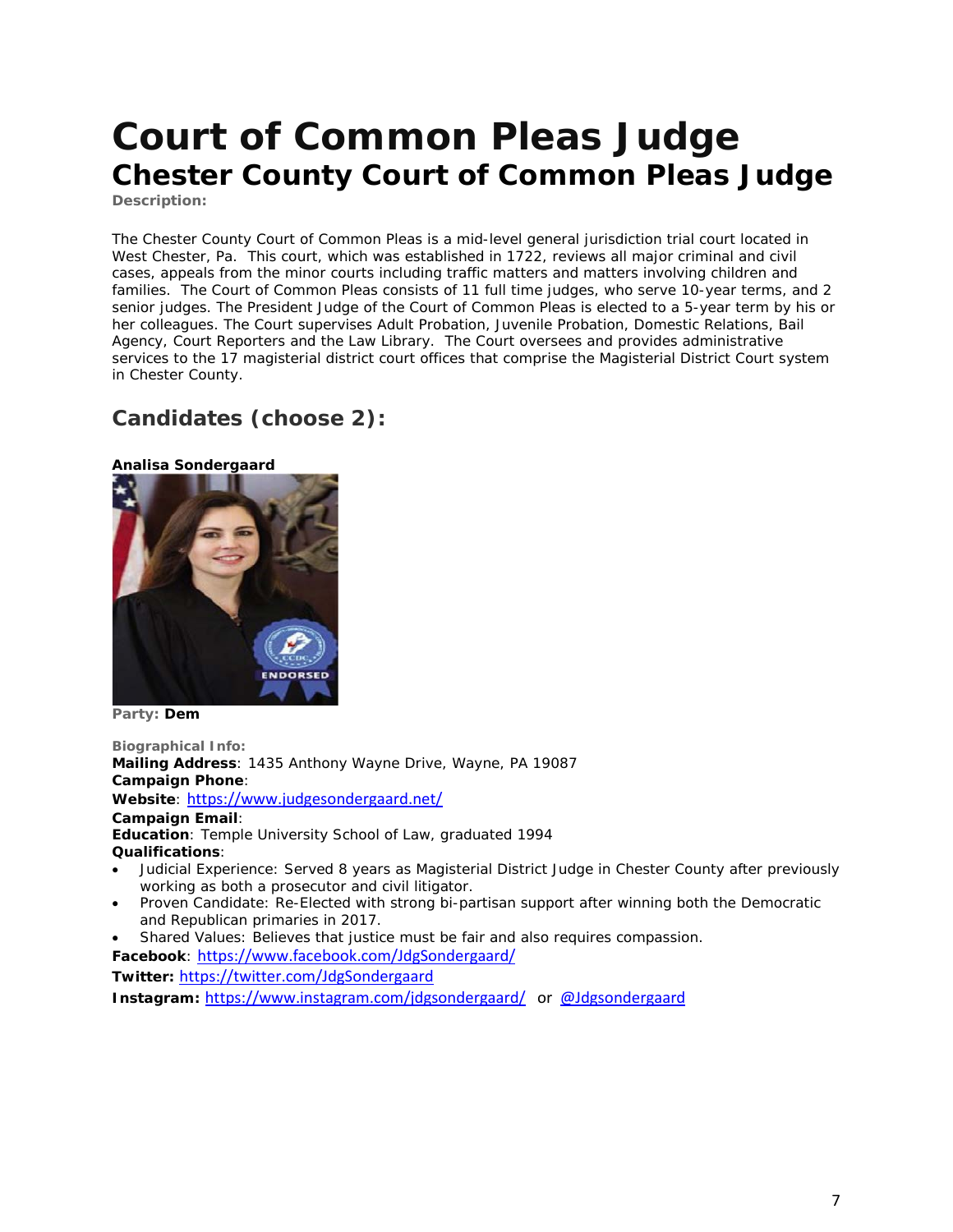### **Bret Binder**



**Party: Dem**

**Biographical Info: Mailing Address**: 350 E Market Street, 2nd Floor, West Chester, PA 19382 **Campaign Phone**: 610-662-0485 **Website**: <https://bretbinderforjudge.com/>

**Campaign Email**: [jfenn@bretbinderforjudge.com,](mailto:jfenn@bretbinderforjudge.com) bbinder@bretbinderforjudge.com

**Education**: B.A. in economics, with minors in mechanical engineering and mathematics from the University of Pennsylvania in 2001; and, in 2004, a J.D. from Villanova University School of Law. **Qualifications**:

- Magisterial District Judge for East & West Bradford Twps. And parts of West Chester Borough
- Founder and managing member of Binder & Canno, LLC a commercial litigation law firm
- Co-author of Binder on Pennsylvania Evidence, 10<sup>th</sup> Ed. (Pennsylvania Bar Institute)
- Former law clerk to Judge Cavanaugh of the Superior Court and Justice Newman of the Pennsylvania Supreme Court
- Community activist board member of the Chester County OIC, prior board member of the West Chester Area School District.

**Facebook**: <https://www.facebook.com/bretbinderforjudge/>

**Twitter:** <https://twitter.com/BinderForJudge/> or @BinderForJudge

#### **Andrea Cardamone**



**Party: Rep**

**Biographical Info: Mailing Address**: **Campaign Phone**: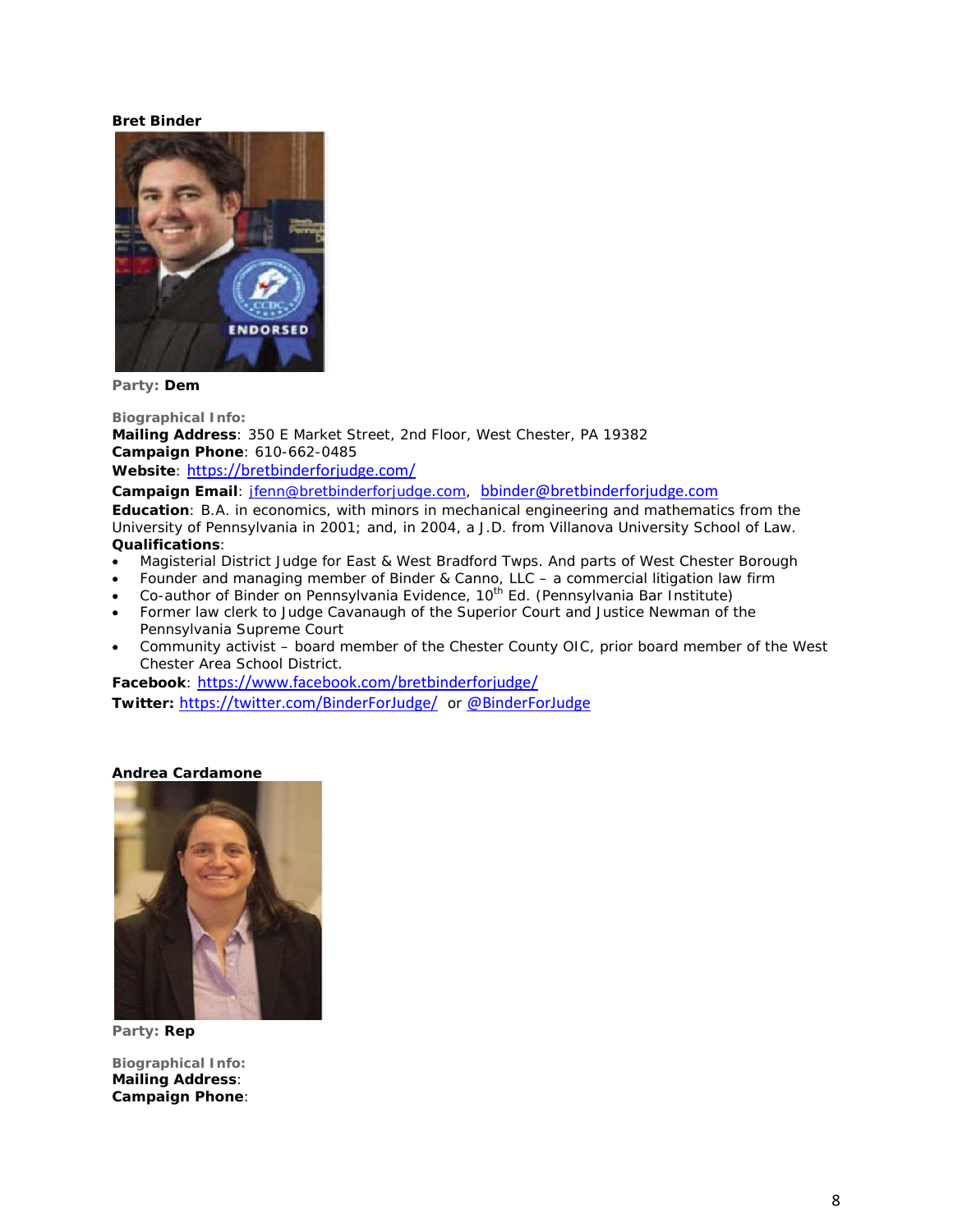## **Website**: <https://republicanccc.com/republican-team/candidates/andrea-cardamone>

## **Campaign Email**:

**Education**: Undergraduate degree from Washington and Lee University in Lexington, VA; Law degree from Harvard Law School.

## **Qualifications**:

- Deputy District Attorney at the Chester County District Attorney's office
- 17 years of trial experience and public service seeking justice for victims from all backgrounds, neighborhoods and communities in Chester County
- 2017 recipient of the Anti-Defamation League's Beau Biden Shield Award in recognition for work investigating public corruption at the Coatesville Area School District including the prosecution and conviction of the Superintendent and Athletic Director for theft and ethics violations.
- 2018 Chester County Prosecutor of the Year.
- magna cum laude graduate of Harvard Law School

**Facebook**: <https://www.facebook.com/AndreaCardamoneforJudge/>

### **Charles A Gaza**



**Party: Rep**

**Biographical Info: Mailing Address**: **Campaign Phone**: **Website**: <https://republicanccc.com/republican-team/candidates/chuck-gaza> **Campaign Email**: **Education**: Pennsylvania State University and the University of Pittsburgh School of Law **Qualifications**:

- Over 15 years of service to Chester County in the DA's office; 22 years of legal experience
- Lifelong Pennsylvania resident
- Racially diverse family, married over 21 years with 2 public school educated children
- Veteran with over 12 years of service Army enlisted and Air Force officer
- Rated "Qualified" by the Chester County Bar Association

**Facebook**: [https://www.facebook.com/people/Charles-A-Gaza/](https://www.facebook.com/people/Charles-A-Gaza)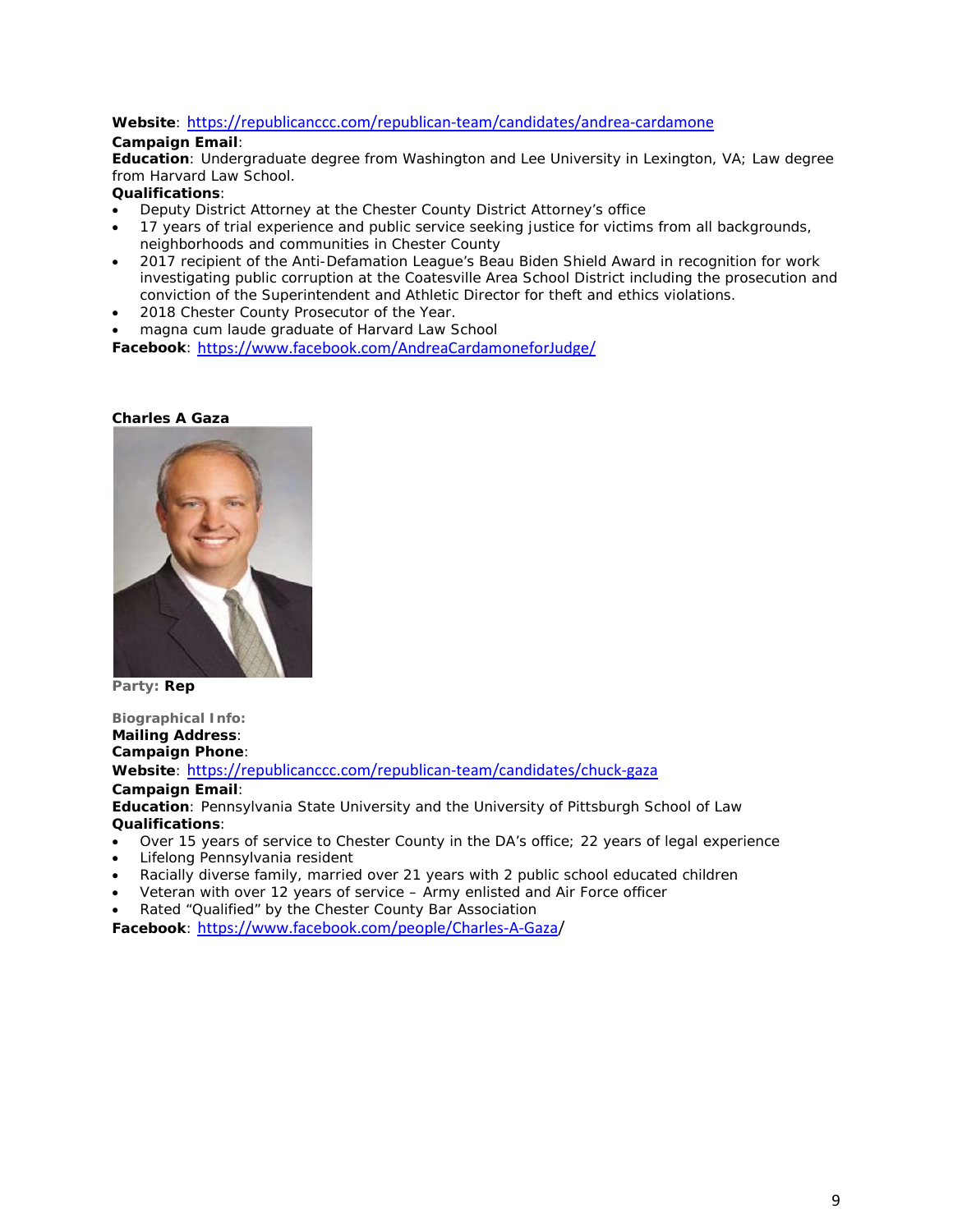# **County Commissioner Chester County Commissioner**

**Description:**

The Chester County Board of Commissioners is the chief governing body of the county and is located in West Chester, Pa. It is the oldest form of county government in America and its origination is credited to William Penn. The Commissioners are responsible for policy making, fiscal management and the administration of county affairs. They approve budgets, oversee spending and hire county employees. The Commissioners serve on the Salary, Prison, Retirement and Election Boards as well as other boards affiliated with county departments. They appoint members of county authorities, boards and commissions, such as the Solid Waste Authority, the Industrial Development Authority and the Airport Authority. They create and appoint constituency-based groups that provide guidance in tackling issues of great impact and concern to taxpayers. Such groups include the 911 Task Force, the Open Space Task Force and the Task Force on Tax Reform. The Board consists of 3 members, who serve 4-year terms.

## **Candidates (choose 2):**

**Josh Maxwell**



**Party: Dem**

**Biographical Info: Mailing Address**: P.O. Box 701 Downingtown, PA 19334 **Campaign Phone**: **Website**: <https://www.joshmaxwell.com/about> **Campaign Email**: **Education**: BA, Political Science, West Chester University; Masters of Public Administration (MPA), University of Pennsylvania **Qualifications**: • A lifelong Chester County resident • Three-term Mayor of Downingtown • Affordable housing via private and public sector development solutions • Modernize transportation to connect all of Chester County by public transit

- Stop pipelines affecting our communities
- Treat opioid addiction as a disease, not a crime, with harm reduction and recovery
- Build connections with community and faith leaders to foster open dialogue

**Facebook**: https://www.facebook.com/votejoshmaxwell/

<https://www.facebook.com/MaxwellforChesCo/>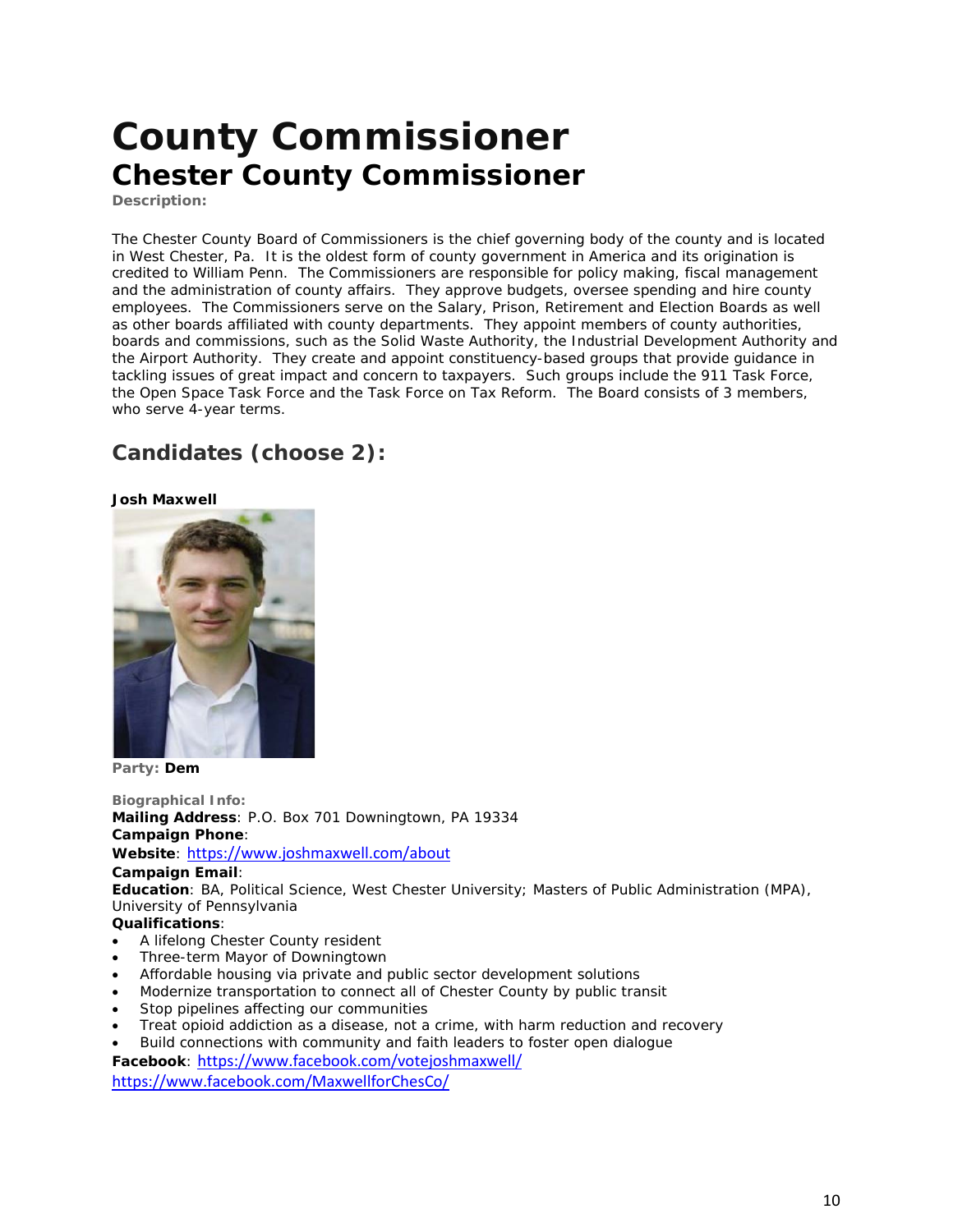#### **Marian Moskowitz**



**Party: Dem**

**Biographical Info: Mailing Address**: **Campaign Phone**: **Website**: <https://www.marianmoskowitz.com/> **Campaign Email**: **Education**: BA, Neumann University, 1991 **Qualifications:**

- Marian is a successful entrepreneur and community leader specializing in urban revitalization.
- Her most recent project was Franklin Commons, where she revitalized and old abandoned factory (220,000 sq. ft.) into an education and business hub which employs over 350 people.
- Marian is dedicated to public education and currently serves on the board of the Pennsylvania State System of Higher Education and the West Chester University Board of Trustees.
- Marian is committed to implementing an environmental sustainability plan for Chester County to bring us on a green, renewable path forward.
- Marian has also worked at improving transportation options in her community, such as serving on the Mayor's Task Force to restore train service to Phoenixville.

**Facebook**: https://www.facebook.com/marian4 chesco

#### **Terence Farrell**



**Party: Rep**

**Biographical Info: Mailing Address**: **Campaign Phone**: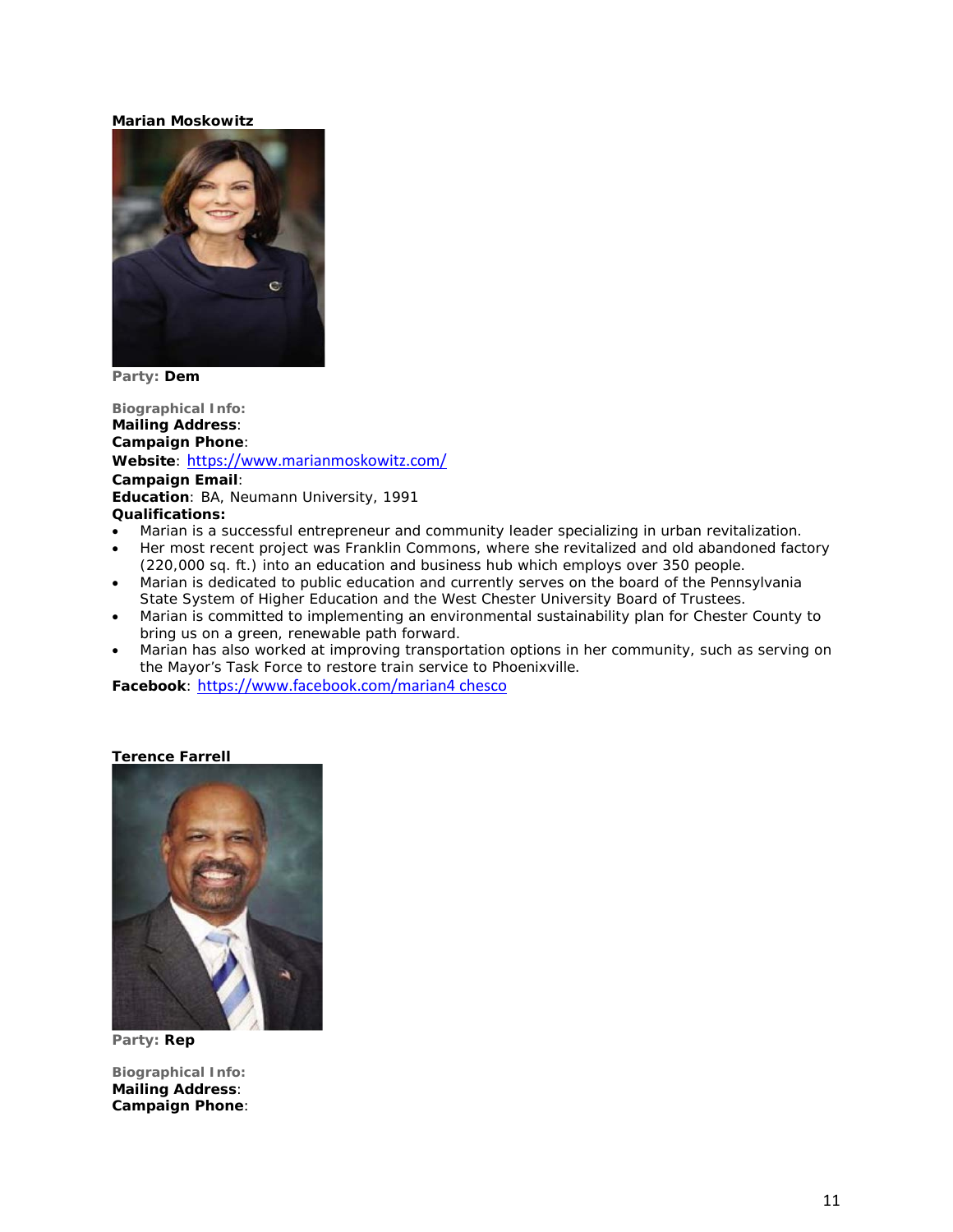## **Website**: <https://terencefarrell.com/>

## **Campaign Email**:

**Education**: Graduated with his bachelor's degree from Carleton College and graduate certificates in Public Administration and Public Personnel Administration from Indiana State University. **Qualifications:**

- Born and raised in southern Chester County where his parents were distinguished professors at Lincoln University.
- Prior to Commissioner, he worked as a realtor and later served as the county's Recorder of Deeds.
- Received the Governor's Award for Local Government Excellence for Fiscal Accountability & Best Management Practices.
- A Chester County Commissioner since 2008.

**Facebook**: <https://www.facebook.com/terencefarrell1/>

### **Michelle Kichline**



**Party: Rep**

**Biographical Info: Mailing Address**: **Campaign Phone**: **Website**: <https://www.chesco.org/1323/Michelle-H-Kichline> **Campaign Email**:

**Education**: Graduated from Conestoga High School. She earned her bachelor's degree from the University of Pennsylvania and her law degree from Temple University.

## **Qualifications:**

- Born and raised in eastern Chester County after her parents fled communist Hungary for a better life in the United States.
- Prior to Commissioner, she served on the Tredyffrin Board of Supervisors.
- Chair of the VISTA 2005, a public-private partnership for economic development in Chester County.
- Our Chester County Commissioner since 2014.

**Facebook**: <https://www.facebook.com/CommissionerKichline/>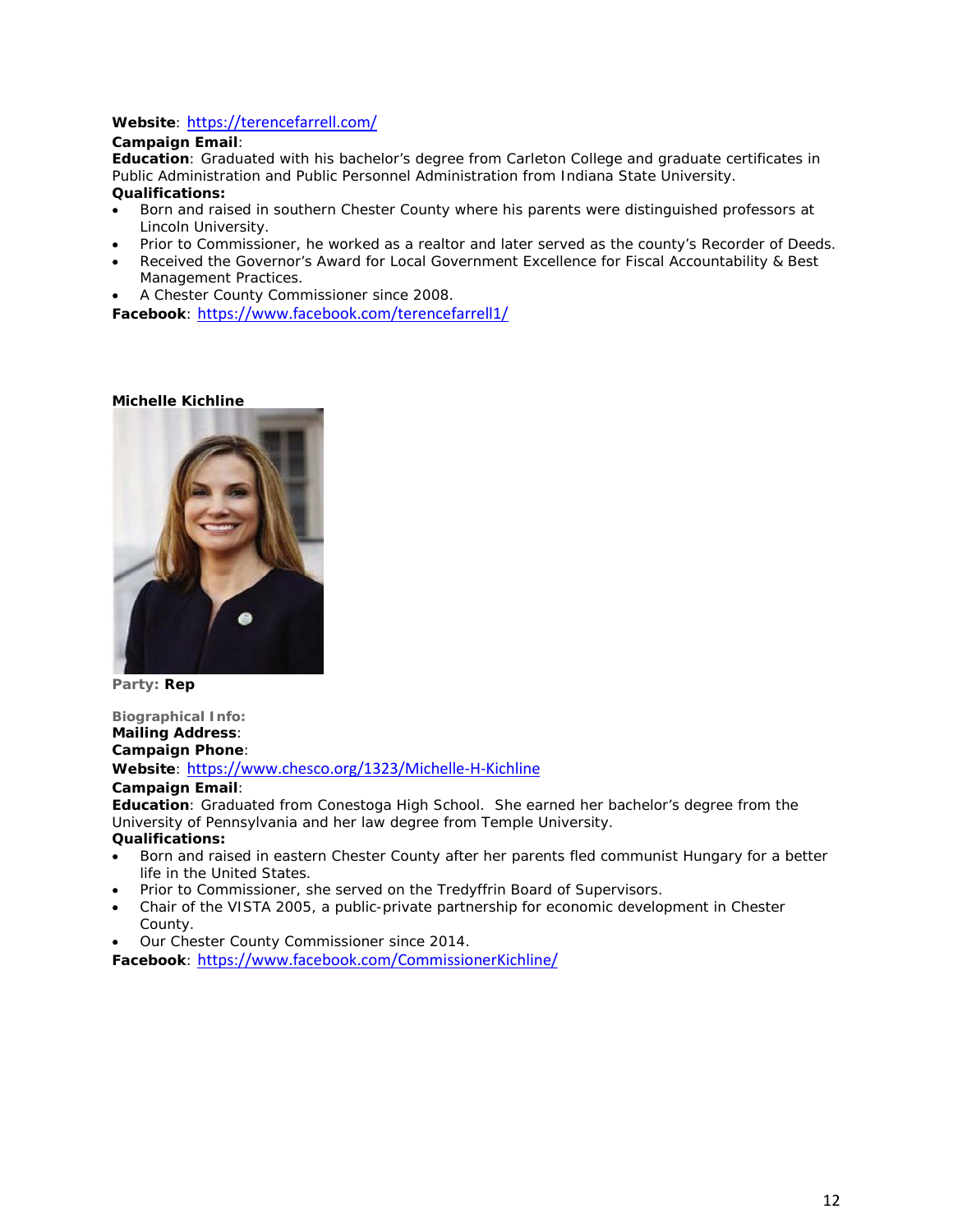## **District Attorney Chester County District Attorney**

**Description:**

The Chester County District Attorney is the chief law enforcement officer for the county over 50 law enforcement agencies. The core functions of the District Attorney's Office are to investigate, prosecute, and prevent crimes. It is the duty of the District Attorney's Office to uphold and defend the Constitution of the Commonwealth of Pennsylvania and the Constitution of the United States of America. The District Attorney serves a 4-year term.

## **Candidates (choose 1):**

### **Deb Ryan**



**Party: Dem**

**Biographical Info: Mailing Address**: P.O. Box 61 Pocopson, PA. 19366 **Campaign Phone**: **Website**: <http://www.debryan4da.com/>

**Campaign Email**: contact@debryan4da.com

**Education**: Graduated magna cum laude Boston University, 1993, B.A. in Psychology; received my juris doctor from the University of Pittsburgh School of Law in 1998.

**Qualifications:**

- Prosecutor for 15 years at the Philadelphia and Chester County District Attorney's Offices.
- Prosecuted thousands of cases including homicides, child abuse, domestic violence and sexual assault.
- Obtained highest sentence in Chester County's history for serial child molester.
- Appointed Deputy DA in charge of Child Abuse Unit and Children's Advocacy Center.
- Awarded 2014 Chester County Prosecutor of the Year.

**Facebook**: <https://www.facebook.com/DebRyan4DA/> **Twitter:** <https://twitter.com/debryan4da>or @DebRyan4DA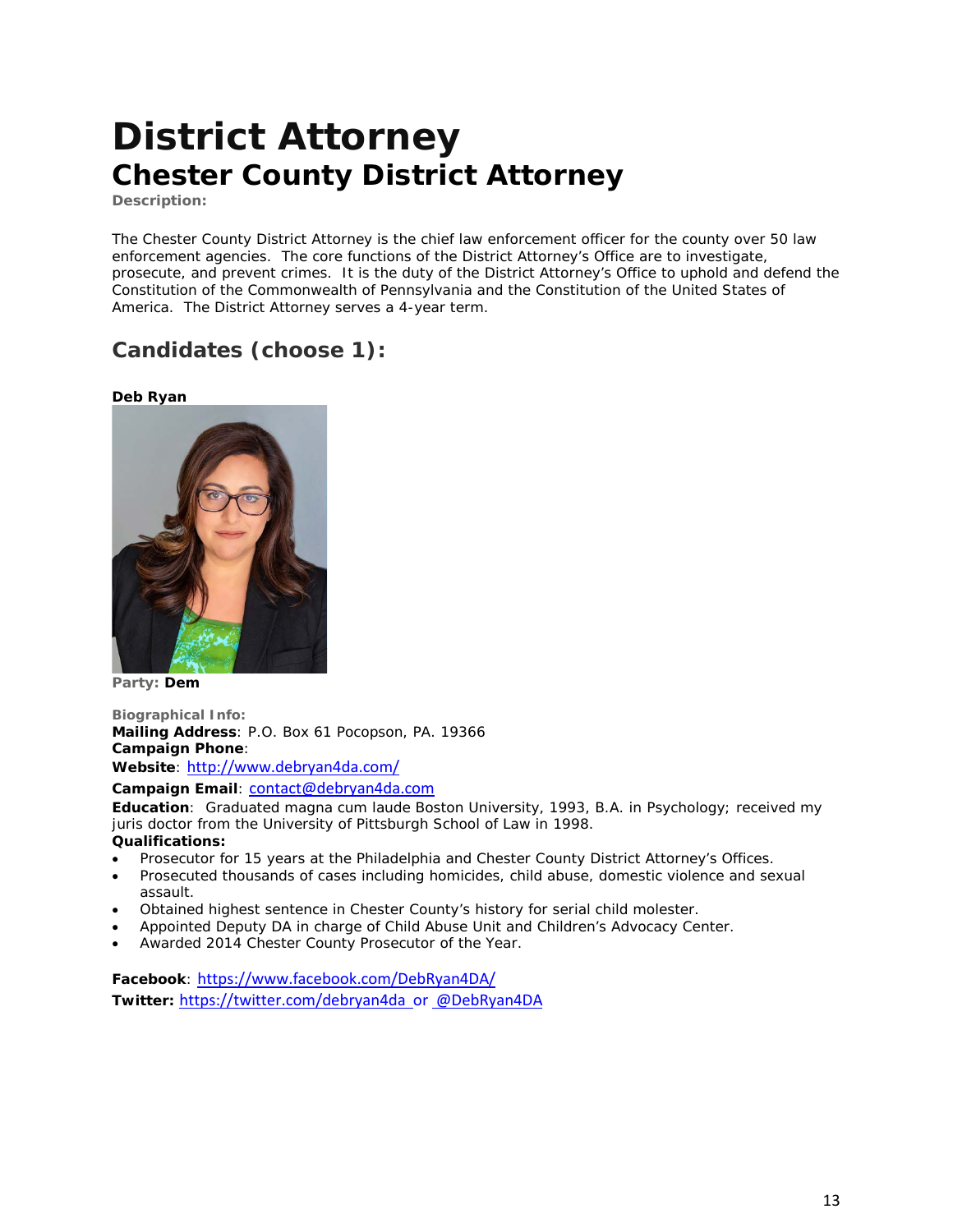### **Michael Noone**



**Party: Rep**

**Biographical Info: Mailing Address**: Noone for DA, 16 Hawk Hill Road, Downingtown PA 19335 **Campaign Phone**: **Website**: <https://mikenoone.com/> **Campaign Email**: NooneforChesCoDA@gmail.com **Education**: Wilkes University, Villanova University School of Law **Qualifications:** • Criminal Prosecutor and First Assistant District Attorney

- Handled cases involving murder, rape and sexual assault, child and elder abuse, drug distribution, theft and robbery, DUI, and more.
- More than 20 years of legal experience.
- Oversight of the \$8 million budget, more than 7,000 cases annually, and 100 attorneys, detectives, and staff is what has allowed Chester County to maintain the lowest crime rate of the Philadelphia suburbs.
- Helped implement important reforms that ensure fairness and justice in Chester County, including expanding diversionary programs for non-violent, non-repeat drug offenders, implementing best practices for eye-witness investigations, supporting the use of body cameras for police, and more.

**Facebook**:<https://www.facebook.com/NooneforDA/> **Instagram:** https://www.instagram.com/NooneForDA/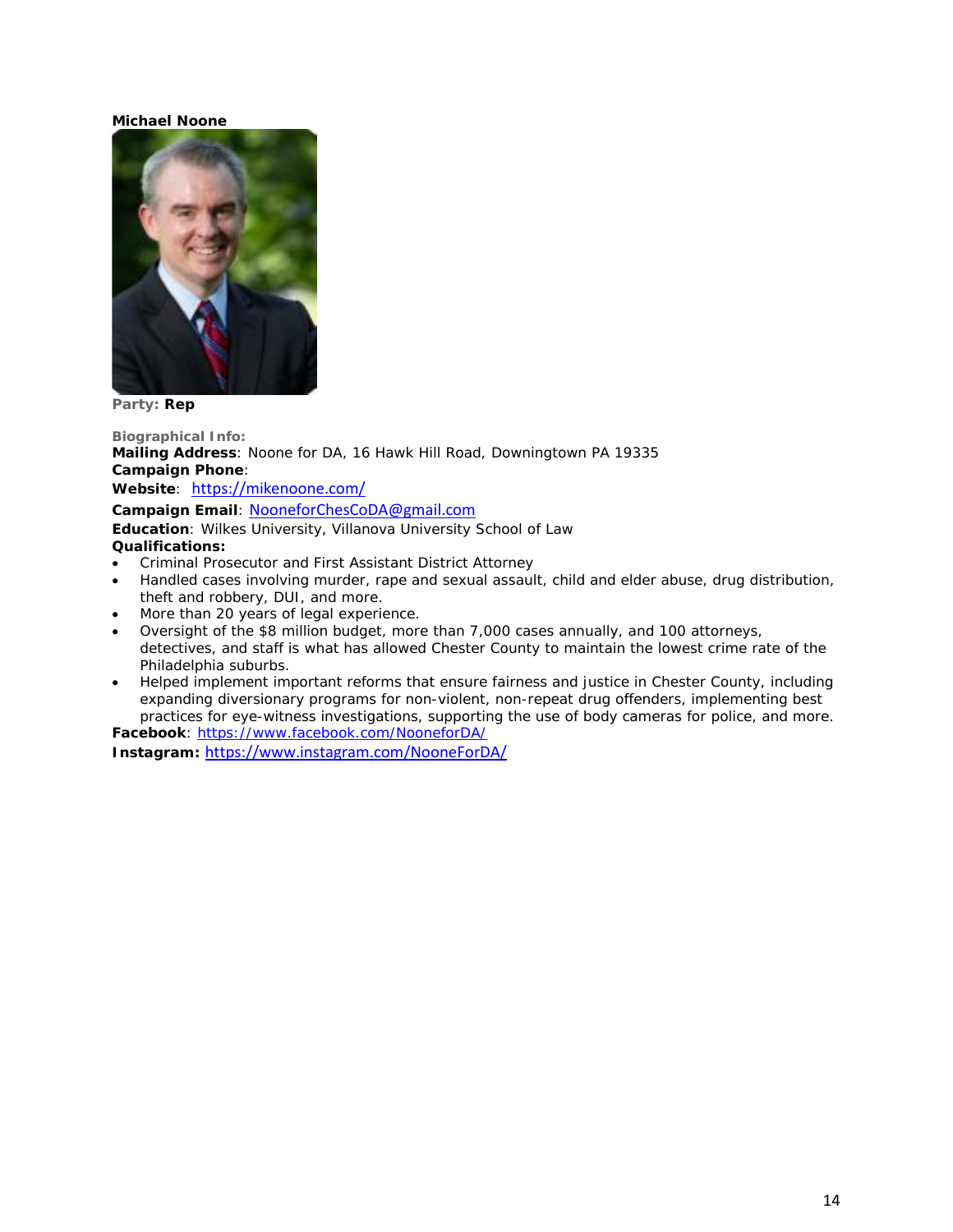# **Sheriff Chester County Sheriff**

**Description:**

The Chester County Sheriff's office is responsible for enforcing court orders, serving criminal and civil writs issued by county courts, transporting prisoners throughout the Commonwealth, performing extraditions from other states for court proceedings, assisting with processing DUI offenders, issuing firearms licenses, conducting sales of property, assisting local and regional law-enforcement agencies during emergencies and apprehensions, and ensuring safety in county courts. The Sheriff serves a 4year term.

## **Candidates (choose 1):**

**Fredda Maddox**



**Party: Dem**

**Biographical Info: Mailing Address:** Friends of Maddox for Sheriff 2019, 5 Long Lane, Berwyn, PA 19312 **Campaign Phone:** 484-254-4168 **Website**: <https://maddoxforsheriff.com/>

**Campaign Email**: freddamaddoxforsheriff@gmail.com

**Education**: Law degree from Widener University School of Law and a Master's Degree in Criminal Justice from West Chester University.

**Qualifications:**

- Pennsylvania State Trooper
- FBI Trained Special Agent PA Office of the Attorney General
- Narcotics Agent Bureau of Narcotics
- Child Advocate Attorney and Public Defender
- Domestic Violence Center Attorney

**Facebook**: <https://www.facebook.com/maddoxforsheriff/> **Instagram:** <https://www.instagram.com/freddamaddoxforsheriff/>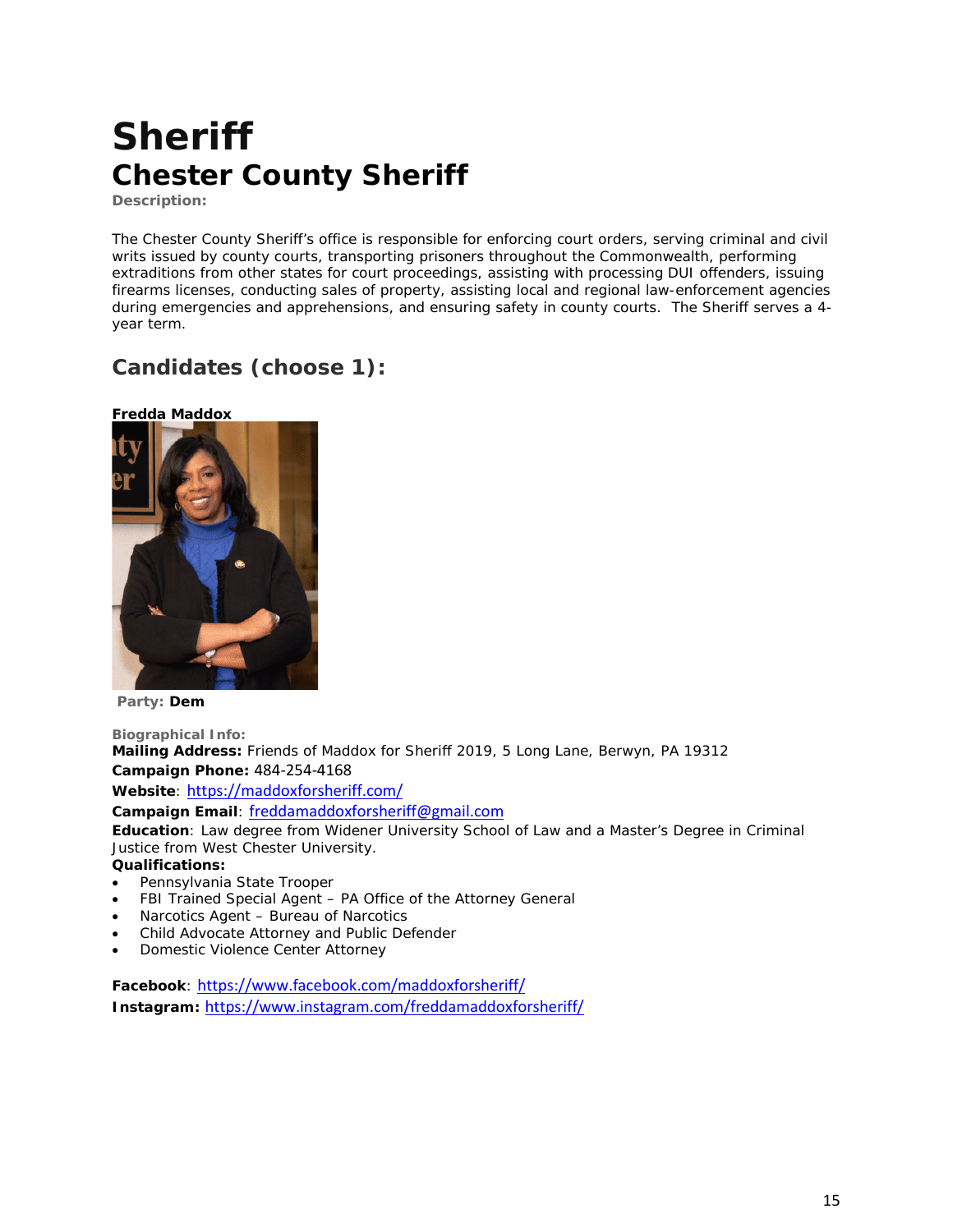## **Jim Fitzgerald**



**Party: Rep**

**Biographical Info: Mailing Address**: **Campaign Phone**: **Website**: <https://republicanccc.com/republican-team/candidates/jim-fitzgerald> **Campaign Email**: **Education**: BA, University of North Carolina; MS Business Management, Troy University **Qualifications:**

- Retired FBI Special Agent with over 26 years of service as a counter-terrorism and violent crimes investigator.
- Marine Corps Officer/pilot/veteran with 10 years active duty military service.
- Investigated, Arrested and Convicted KKK Imperial Wizard David Hall and other white supremacists.
- Investigated, Arrested and Convicted Clayton Lee Wagner, an escapted federal prisoner, "FBI Top 10" fugitive and "US Marshals Top 15" fugitive, who sent over 1000 anthrax threat letters to women's reproductive health care facilities.
- Participated in the successful investigation efforts of the Philadelphia Joint Terrorism Task Force, Delaware Valley Violent Crimes Task Force and the Coatesville Arson Task Force.
- West Goshen resident since 1992 and raised four children in Chester County.

**Facebook**: <https://www.facebook.com/fitzgeraldforsheriff/>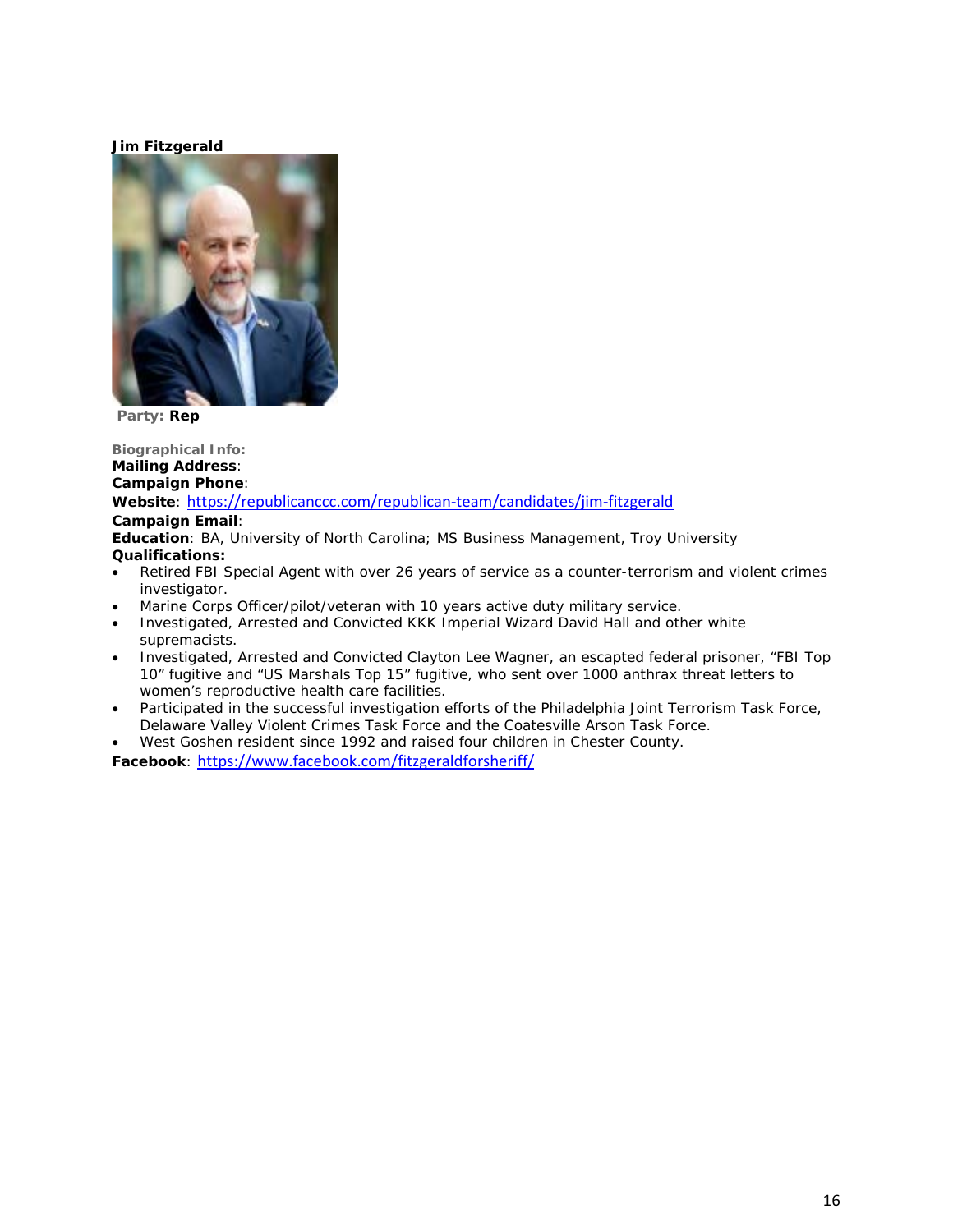## **Prothonotary Chester County Prothonotary**

**Description:**

The Chester County [Prothonotary](https://www.chesco.org/173/Prothonotary) is the civil clerk of Chester County's Court of Common Pleas and is responsible for recording all civil procedures before the court. This official signs and seals all writs and processes numerous other court documents. The office also processes passport applications, and records and files legal papers in such areas as name changes, custody decisions, divorces, protection from abuse, drivers-license suspension appeals, medical malpractice, personal injury, tax liens and school audits. The Prothonotary serves a 4-year term.

## **Candidates (choose 1):**

## **Debbie Bookman**



**Party: Dem**

**Biographical Info: Mailing Address**: P.O. Box 966, Coatesville, PA 19320 **Campaign Phone**: 484-667-1456 **Website**: <https://friendsfordebbiebookman.com/> **Campaign Email**: **Education**: BS Organizational Management, Wilmington University **Qualifications:**

- As a Coatesville City Councilmember At Large, works with city administration in providing support implementing effective internal processes for day-to-day operations.
- Assist the Finance department with balancing a \$10M budget by identifying areas of savings. As a result, Coatesville has been able to adopt a budget with no tax increase.
- Member of Coatesville's Parks and Recreation Commission where I assist in providing many successful events for our community.
- Vice-President and Treasurer of the Board of Directors for the Community Youth and Women Alliance, working with families and women dealing with homelessness and drug addiction.
- Council representative on Western Chester County Council of Governments.

**Facebook**: <https://www.facebook.com/debbieboookmanforprothonotary/>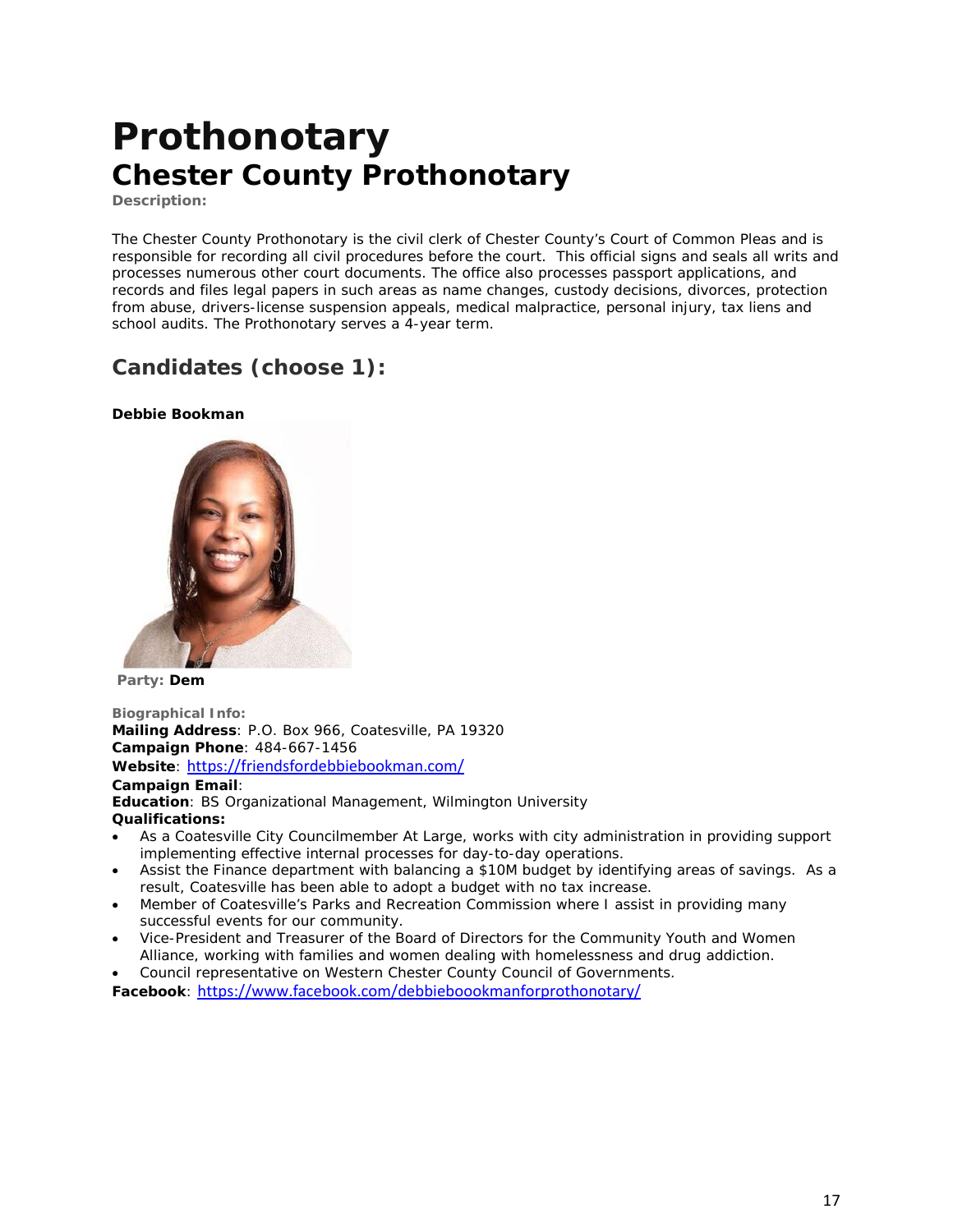#### **Matt Holliday**



**Party: Rep** 

**Biographical Info:**

**Mailing Address**: Friends of Matthew Holliday, P.O. Box 188, West Chester, PA 19381 **Campaign Phone**: 484-885-4415

**Website**: <https://mattholliday.org/>

### **Campaign Email**: **[Matt@mattholliday.org](mailto:Matt@mattholliday.org)** or **[eric@mattholliday.org](mailto:eric@mattholliday.org)**

**Education**: Graduated from West Chester University in 2009 with a degree in Political Science. **Qualifications:**

- Has served as Chester County Prothonotary since January 2016.
- Holliday was most proud of bringing staff from the Domestic Violence Center of Chester County (DVCCC), where Holliday serves as the Board President, into unused office space in the courthouse. He spearheaded that effort so that residents that filed a protection from abuse order in Holliday's office could receive onsite assistance from the Domestic Violence Center to help navigate the court system and be advised of the other services the center has available.
- Even with all of these improvements, Matt still managed to bring the office expenses in under the department's budgeted amount for 2017 and 2018 without eliminating staff, and while still providing raises to everyone in the department each year. The cost-saving measures help to save taxpayer dollars.
- Matt serves on many community boards such as the President of the West Chester Public Library Board of Trustees, Chairman of the Development Committee and Governance Committee, Member of the Board of Directors of the Domestic Violence Center of Chester County, Member of the Board of Trustees of the Friends Associate for the Care and Protection of Children, Member of the Board of Directors of the Rotary Club of West Chester, Member and Secretary of the Board of Directors of the West Chester Area Senior Center, Vice President of the Board of Directors of the West Chester Downtown Foundation, Member of the Board of Directors of the Greater West Chester Chamber of Commerce, Knights of Columbus, and others.
- Serves as Chairman of the West Chester Borough Republican Committee and Vice Chairman of the Chester County Young Republicans.

**Facebook**: <https://www.facebook.com/MattHollidayChesterCounty/>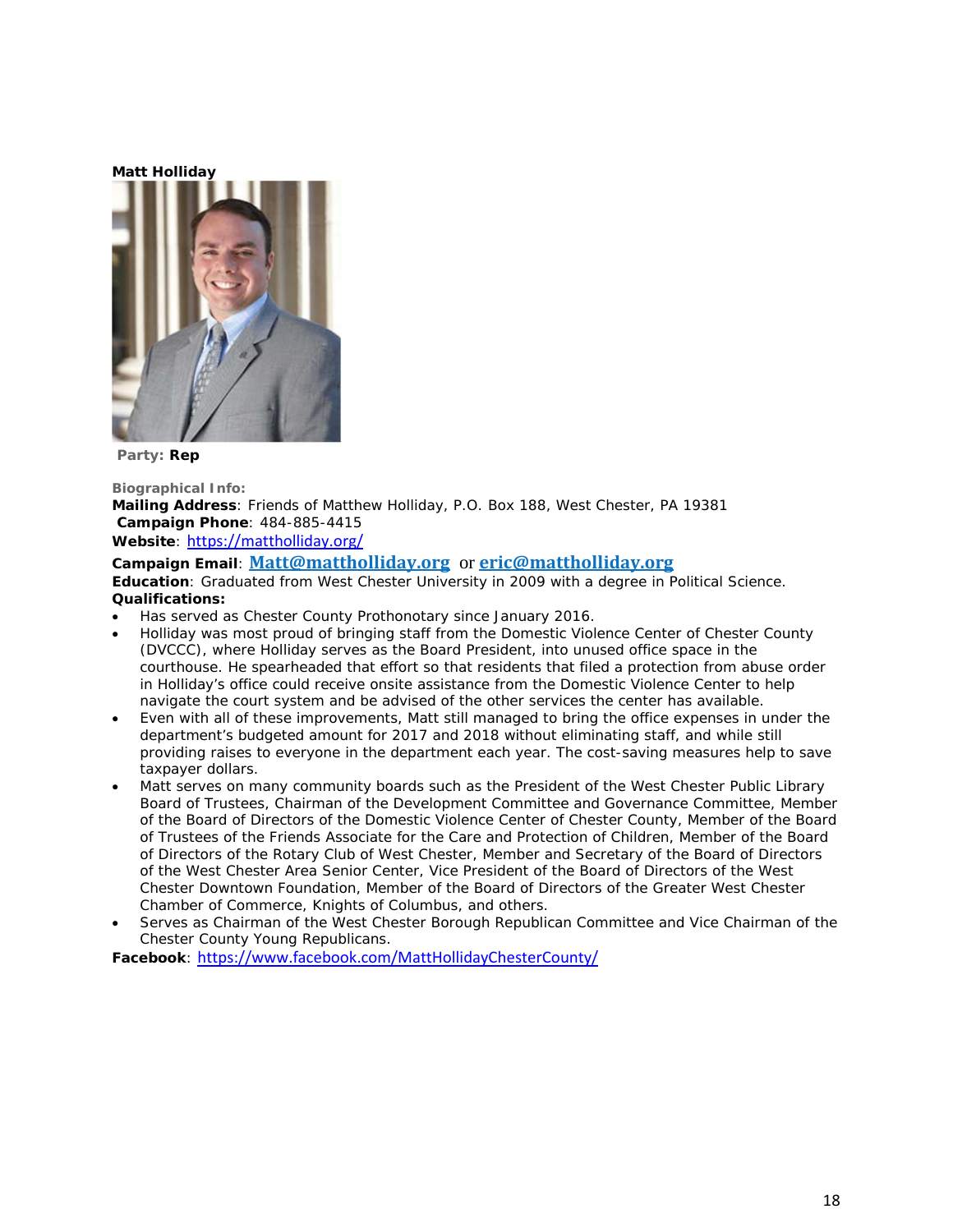## **Register of Wills Chester County Register of Wills**

**Description:**

The Chester County Register of Wills principal duties include probating wills and accepting for filing all documents necessary to complete the administration of a decedent's estate. If a person dies without a will, the register, upon petition, will appoint an administrator of the estate. The Register, who's also the agent for the Commonwealth of Pennsylvania to collect inheritance [tax,](http://www.buckscounty.org/government/RowOfficers/RegisterofWills) holds a quasi-judicial position and, if necessary, conducts hearings to determine who should be appointed as executor or administrator of an estate. As clerk of Orphans' Court, the office files and keeps custody of records for matters involving adoptions, guardianship and estate litigation. The office also issues all marriage licenses for the county. The Register of Wills serves a 4-year term.

## **Candidates (choose 1):**



**Party: Dem**

**Biographical Info: Mailing Address**: **Campaign Phone**: 484-321-3058 **Website**: <http://michelevaughn.com/> **Campaign Email:** [info@michelevaughn.com](mailto:info@michelevaughn.com) **Education**: Bachelor's Degree in Chemistry, and an MBA in Pharmaceutical Business **Qualifications:**

- Business Woman and Technology Leader.
- Former East Whiteland Township Supervisor.
- Strong advocate for Children, Seniors and the Disabled.
- Committed to Protecting Chester County's Resources.

• Dedicated to making government more accountable and accessible.

**Facebook**: <https://www.facebook.com/MicheleVaughnForChesterCounty/>

**Twitter:**<https://twitter.com/mvaughn125> **Instagram:** [http://michelevaughn.com/#](http://michelevaughn.com/)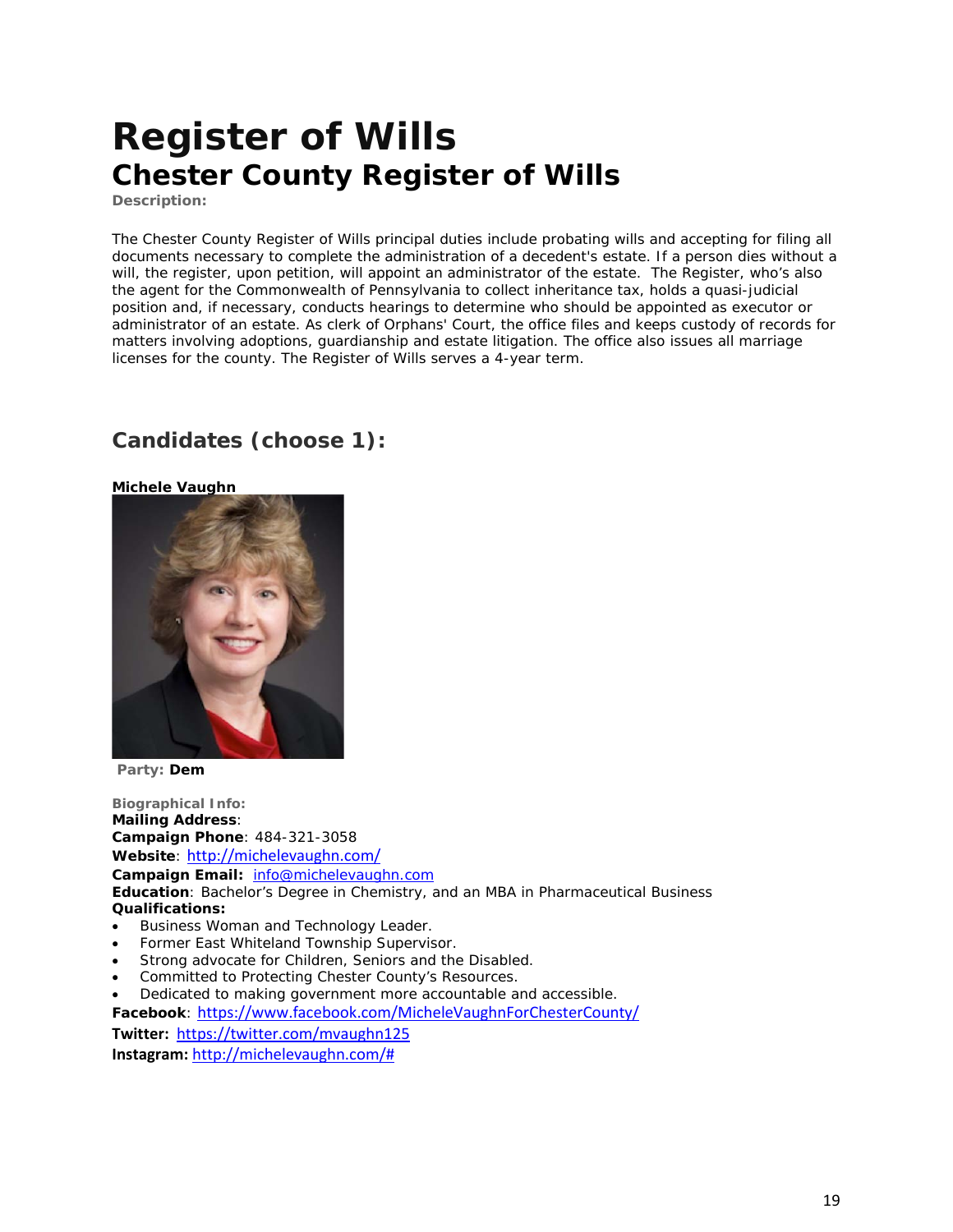## **Terri Clark**



**Party: Rep** 

**Biographical Info: Mailing Address**: 15 S. Church St., West Chester, PA 19382 **Campaign Phone**: 610-696-1842 Website: <https://terriclarkrow.com/>an[d https://republicanccc.com/republican-team/candidates/terri-](https://republicanccc.com/republican-team/candidates/terri-clark)

### [clark](https://republicanccc.com/republican-team/candidates/terri-clark)

**Campaign Email**: terriclark4row@gmail.com **Education**:

### **Qualifications:**

- Instituted procedures to provide off site marriage license applications to non-ambulatory residents and military personnel who are suffering from PTSD.
- Partnered with the Administrative Office of Pennsylvania Courts (AOPC) to implement a Guardianship Tracking System, a software system to track our elderly population to avoid physical and monetary abuse.
- Implemented a process to digitize all files scanned images to make it easier for the public to access information in the Register's office.
- West Chester Area School Director for 12 years, overseeing a \$200M budget.
- Special Education Paraprofessional providing personalized instruction for at risk children in the West Chester Area School District.
- Past Foster parent to a special needs child.

**Facebook**: <https://www.facebook.com/clark4row>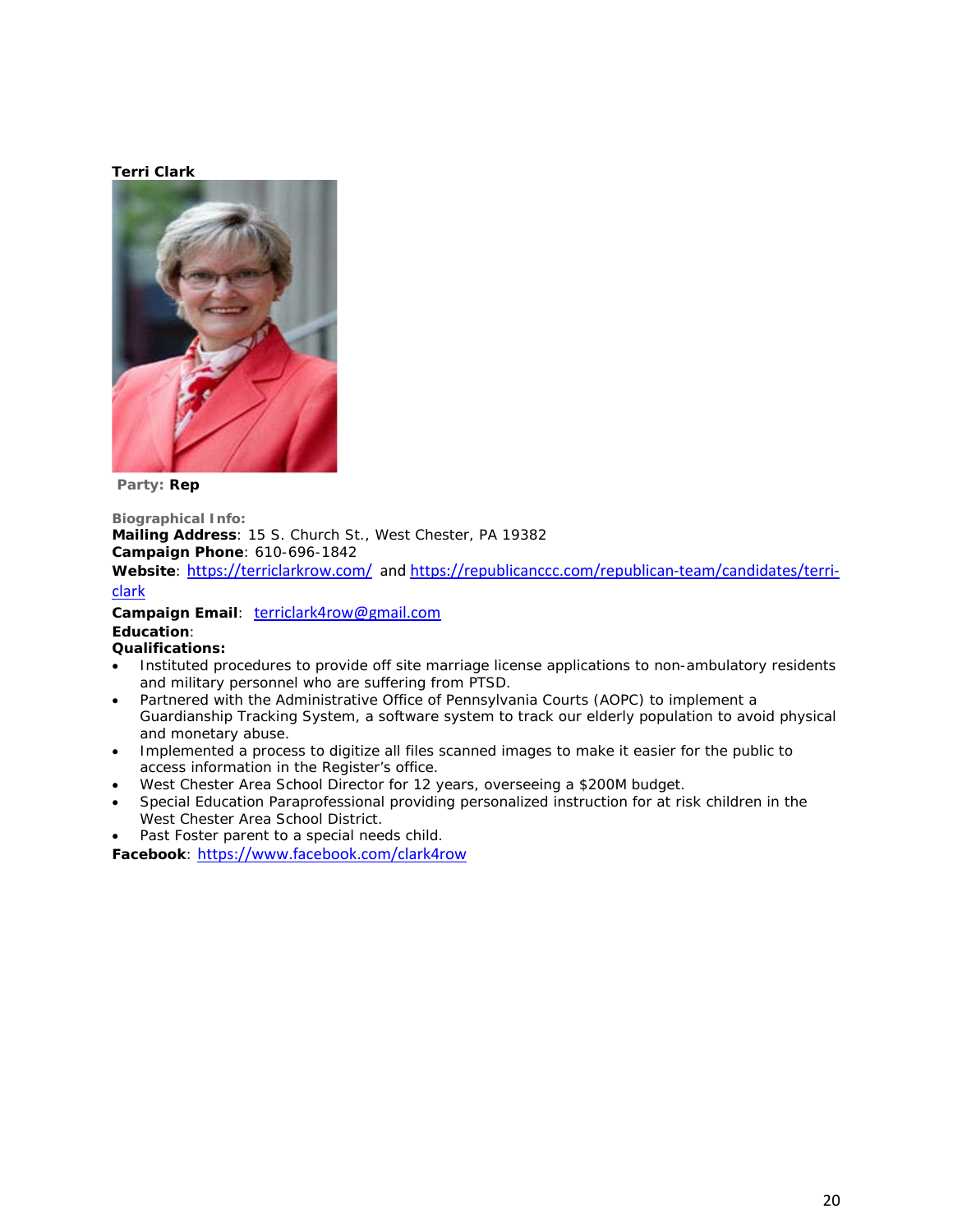## **Recorder of Deeds Chester County Recorder of Deeds**

**Description:**

The Chester County Recorder of Deeds is the official responsible for Chester County's public repository of real-estate records, military discharges, commissions and official documents. The Recorder of Deeds serves a 4-year term.

## **Candidates (choose 1):**

### **Chris Pielli**



**Party: Dem**

**Biographical Info: Mailing Address**: P.O. Box 2051 West Chester, PA 19380 **Campaign Phone**: 610-836-1257 **Website**: <https://www.chrispielli.com/> **Campaign Email**: FriendsofChrisPielli@gmail.com **Education**: Temple University Law School **Qualifications:** • Supervisor – West Goshen Township

- Veteran, U.S. Army
- OIC Program Director & Coordinator for Homeless Veterans and At Risk Youth Program
- Attorney and Court Appointed Counsel
- Committeeman Democratic State Committee

**Facebook**: <https://www.facebook.com/FriendsOfChrisPielli/>

**Instagram**: <https://www.instagram.com/chrispielli6/>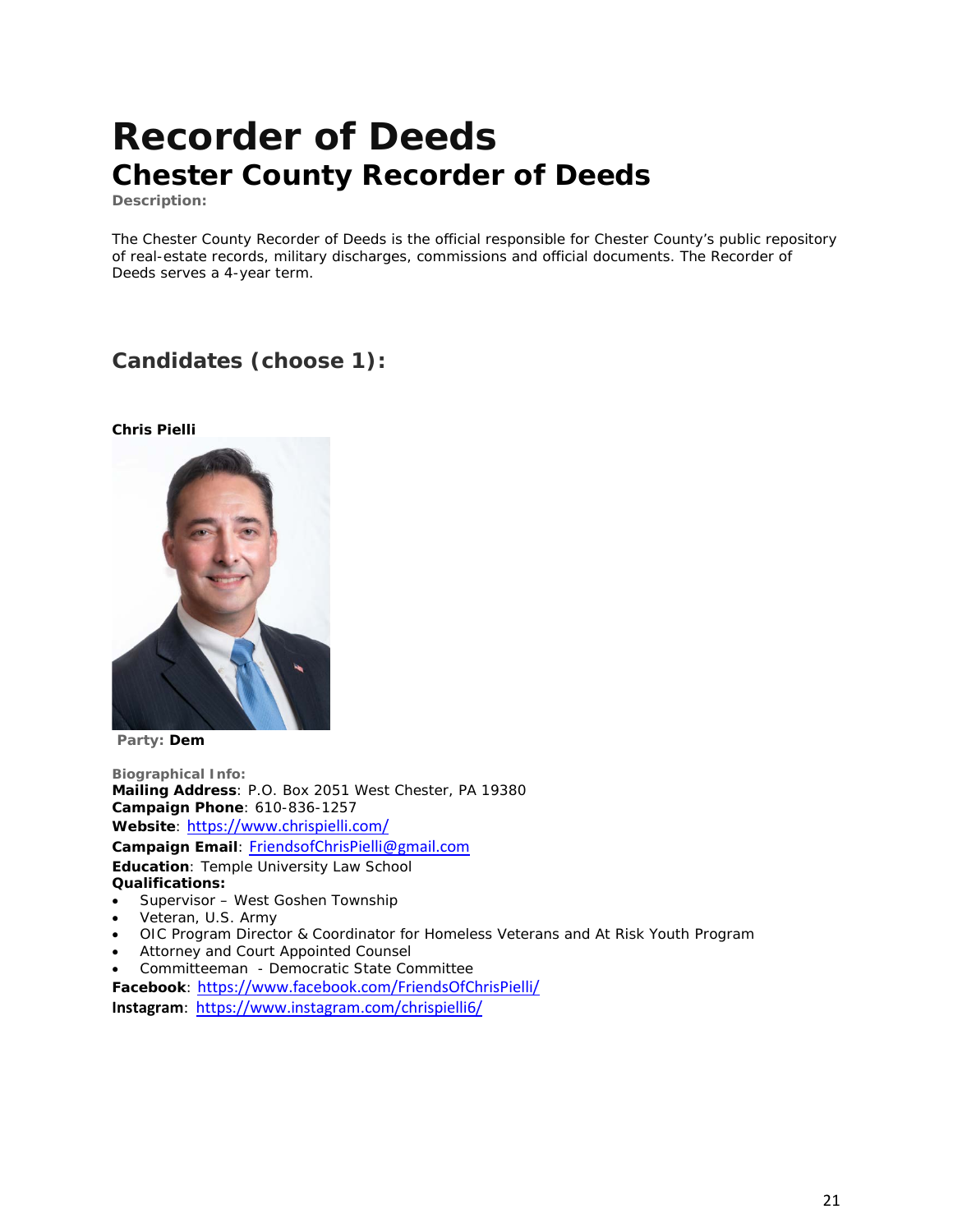## **Amber Little-Turner**



**Party: Rep** 

**Biographical Info: Mailing Address**: P.O. Box 645, Coatesville, PA 19320 **Campaign Phone**: **Website**: <https://friendsofamber.com/> **Campaign Email**: amber@friendsofamber.com **Education**: Delaware County Community College; University of Phoenix

**Qualifications:**

- Amber Served as clerk for Judge Gwen Knapp and grew her own small business providing legal consulting.
- A Coatesville resident, where she and her husband are raising 4 children, she understands the need to build a strong future for Chester County's families.
- Amber Little-Turner is a reformer who will improve the Recorder of Deeds office with her 3-point plan for reform:
	- o Enhance efforts to stop real estate and land fraud.
	- o Create a Fraud Task Force to protect our seniors.
	- o Modernize the office allowing for ability to pay and print online.

**Facebook**: [https://www.facebook.com/pg/ALittleTurner/](https://www.facebook.com/pg/ALittleTurner)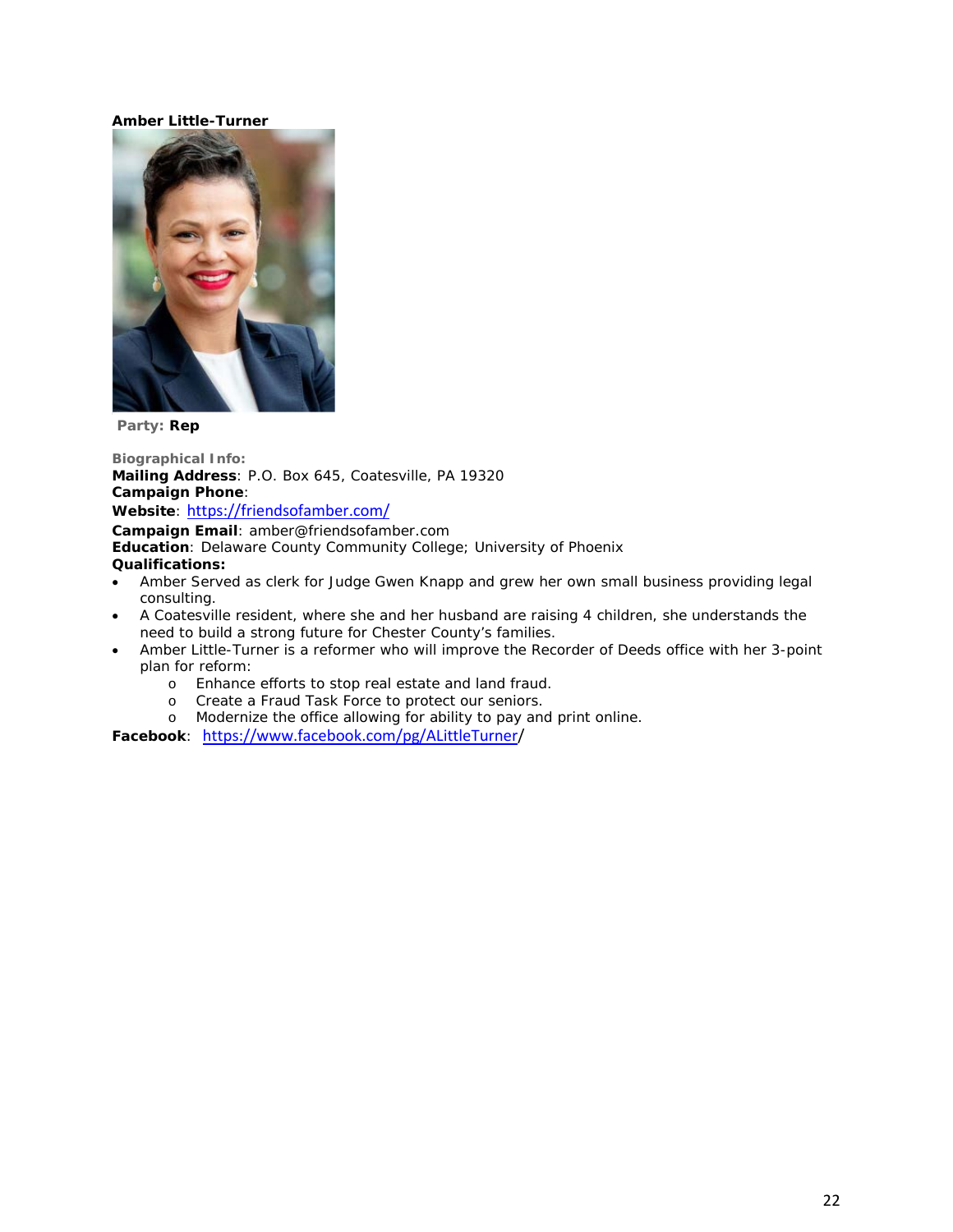# **Ballot Questions**

## **Proposed Amendment to the Constitution of Pennsylvania**

**Description:**

**Question**: Shall the Pennsylvania Constitution be amended to grant certain rights to crime victims, including to be treated with fairness, respect, and dignity; considering their safety in bail proceedings; timely notice and opportunity to take part in public proceedings; reasonable protection from the accused; right to refuse discovery requests made by the accused; restitution and return of property; proceedings free from delay; and to be informed of the rights, so they can enforce them?

**Yes - For the Measure**

**No - Against the Measure**

## **Judicial Retention**

## **Superior Court Retention Question #1**

**Description:**

Shall **Anne E. Lazarus** be retained for an additional term as Judge of the Superior Court of the Commonwealth of Pennsylvania?

**Yes - For the Measure**

**No - Against the Measure**

## **Superior Court Retention Question #2**

**Description:**

Shall **Judy Olson** be retained for an additional term as Judge of the Superior Court of the Commonwealth of Pennsylvania?

**Yes - For the Measure**

**No - Against the Measure**